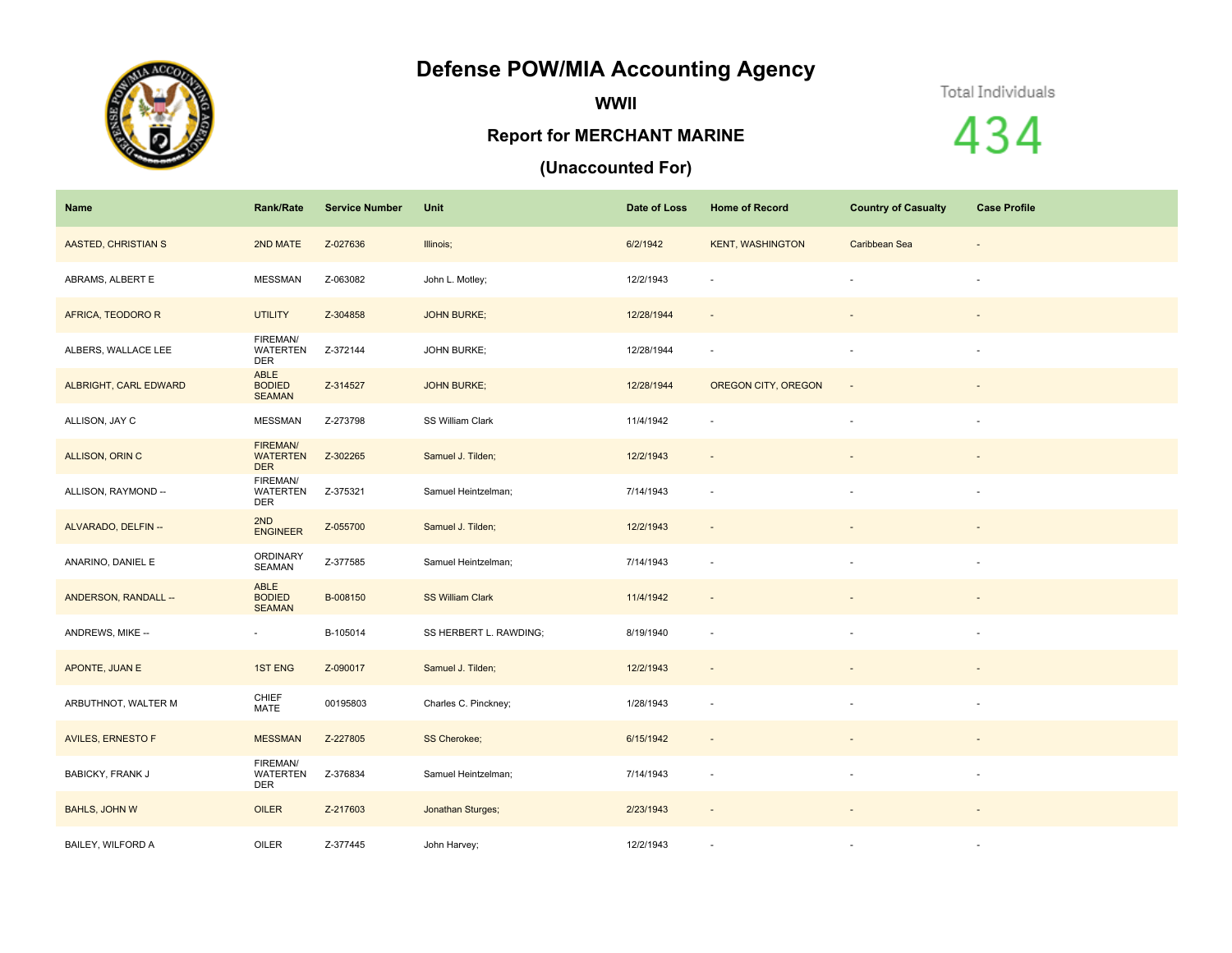| Name                        | <b>Rank/Rate</b>                             | <b>Service Number</b> | Unit                                                       | Date of Loss | <b>Home of Record</b> | <b>Country of Casualty</b> | <b>Case Profile</b> |
|-----------------------------|----------------------------------------------|-----------------------|------------------------------------------------------------|--------------|-----------------------|----------------------------|---------------------|
| <b>BARNES, GERALD G</b>     | <b>ORDINARY</b><br><b>SEAMAN</b>             | Z-175994              | Swiftsure/Zaandam;                                         | 11/2/1942    |                       |                            |                     |
| BARRAIRO, MANUEL --         | OILER                                        | Z-220776              | Chickasaw City;                                            | 10/7/1942    |                       |                            |                     |
| <b>BEATON, JOHN WILLIAM</b> | <b>DECK</b><br><b>MAINTENA</b><br><b>NCE</b> | Z-121399              | <b>JOHN BURKE;</b>                                         | 12/28/1944   | SEATTLE, WASHINGTON   |                            |                     |
| BEESON, HAROLD E            | COOK                                         | Z-354566              | SS Jean Nicolet;                                           | 7/2/1944     |                       |                            |                     |
| <b>BELANGER, ERNEST--</b>   | FIREMAN/<br><b>WATERTEN</b><br><b>DER</b>    | Z-254902              | John L. Motley;                                            | 12/2/1943    |                       |                            |                     |
| BENDER, HAIG F              | 1ST ASST.<br><b>ENGINEER</b>                 | Z-70049               | $\sim$                                                     | 10/19/1944   | $\sim$                |                            |                     |
| BERGSTROM, GEORGE S         | <b>CHIEF</b><br><b>ENGINEER</b>              | B-012106              | Alamar/Massmar;                                            | 7/5/1942     |                       |                            |                     |
| BERMAN, HARVEY RAYMOND      | FIREMAN/<br>WATERTEN<br><b>DER</b>           | Z-492824              | JOHN BURKE                                                 | 12/28/1944   | $\sim$                |                            |                     |
| <b>BIDDLE, BRUCE GARDA</b>  | <b>RADIO</b><br><b>OFFICER</b>               | Z-340220              | SS Lewis L. Dyche;                                         | 1/4/1945     | $\sim$                |                            |                     |
| <b>BIRD, FRANCIS L</b>      | <b>WIPER</b>                                 | Z-380216              | John L. Motley;                                            | 12/2/1943    | $\sim$                |                            | $\sim$              |
| <b>BIRD, STERLING L</b>     | <b>UTILITY</b>                               | Z-492838              | SS Jean Nicolet;                                           | 7/2/1944     |                       |                            |                     |
| BLACKMER, DONALD G          | OILER                                        | Z-426453              | SS Lewis L. Dyche;                                         | 1/4/1945     |                       |                            |                     |
| <b>BLEVINS, FRANCIS A</b>   | <b>UTILITY</b>                               | Z-377865              | John Harvey;                                               | 12/2/1943    |                       |                            |                     |
| BOBBITT, LOUIS DAVID        | <b>DECK</b><br><b>MAINTENA</b><br><b>NCE</b> | Z-356671              | MERCHANT MARINE - UNITED STATES<br><b>MERCHANT MARINES</b> | 12/10/1944   | ÷.                    |                            |                     |
| <b>BOBLIT, CLARENCE W</b>   | <b>ORDINARY</b><br><b>SEAMAN</b>             | Z-247521              | SS James Sprunt;                                           | 3/10/1943    |                       |                            |                     |
| BOCZEK, JOHN J              | FIREMAN/<br><b>WATERTEN</b><br><b>DER</b>    | Z-355356              | Samuel J. Tilden;                                          | 12/2/1943    |                       |                            |                     |
| <b>BOGAN, BILLIE B</b>      | $\sim$                                       | Z-159206              | SS EXHIBITOR; SS EXHIBITOR;                                | 4/4/1943     |                       |                            |                     |
| BOWMAN, MARTIN L            | <b>DECK</b><br><b>ENGINEER</b>               | Z-362615              | SS Lewis L. Dyche;                                         | 1/4/1945     | $\sim$                |                            |                     |
| <b>BRADY, JAMES HARRY</b>   | CARPENTE<br>R                                | Z-309313              | SS John A. Johnson;                                        | 10/29/1944   |                       |                            |                     |
| BRANDON, WILLIE LEE         | OILER                                        | Z-481210              | MERCHANT MARINE - UNITED STATES<br><b>MERCHANT MARINES</b> | 7/2/1944     | $\sim$                | $\overline{\phantom{a}}$   | $\sim$              |
| <b>BRENNAN, LAWRENCE O</b>  | ABLE<br><b>BODIED</b><br><b>SEAMAN</b>       | Z-091376              | John Harvey;                                               | 12/2/1943    | $\sim$                |                            |                     |
| BRIONES, FEDERICO --        | <b>MESSMAN</b>                               | Z-029640              | Chickasaw City;                                            | 10/7/1942    |                       |                            |                     |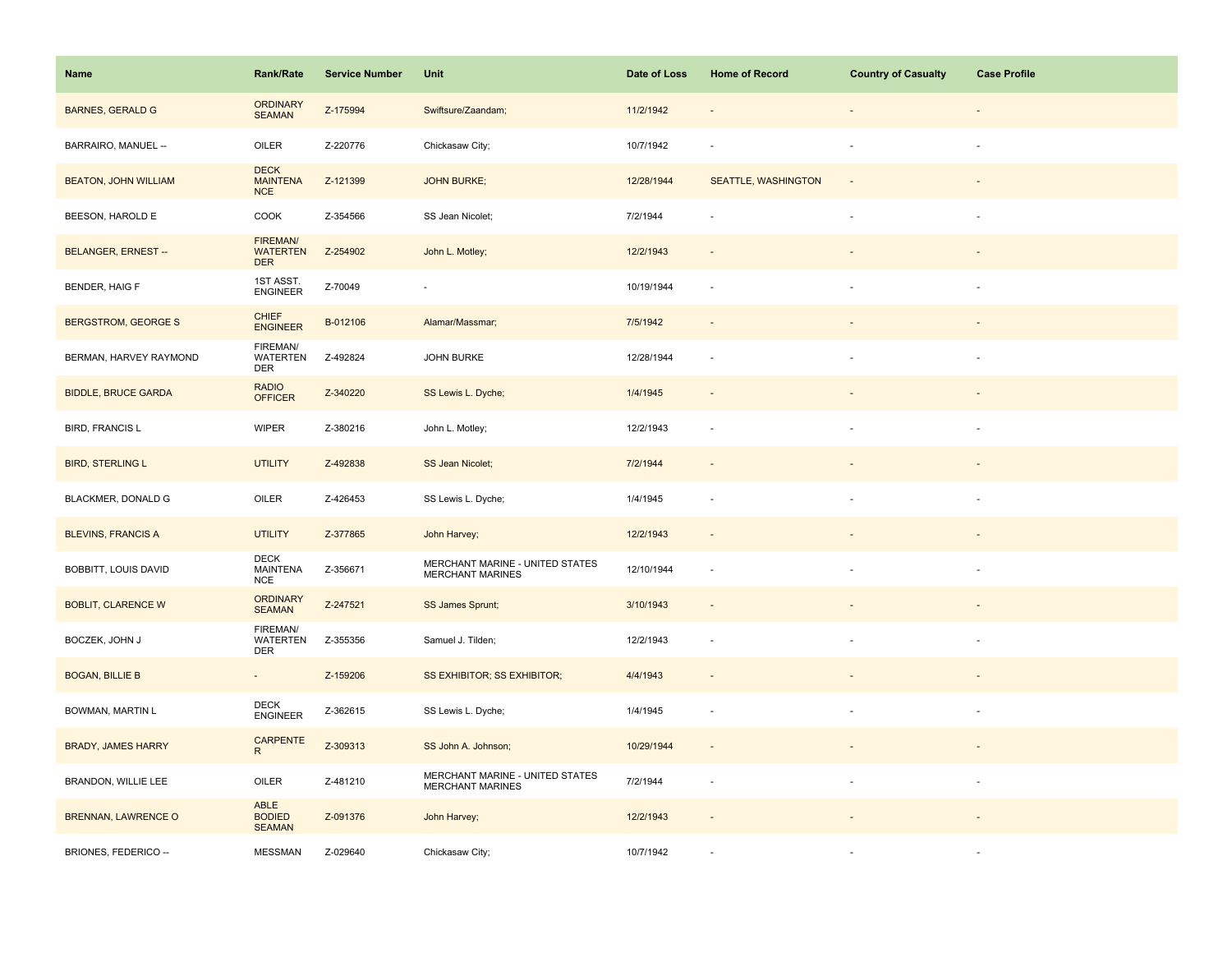| Name                      | <b>Rank/Rate</b>                          | <b>Service Number</b> | Unit                                                              | Date of Loss | <b>Home of Record</b>    | <b>Country of Casualty</b> | <b>Case Profile</b> |
|---------------------------|-------------------------------------------|-----------------------|-------------------------------------------------------------------|--------------|--------------------------|----------------------------|---------------------|
| <b>BRODIE, MARVIN W</b>   | <b>ENGINE</b><br>CADET                    | B-274723              | John Harvey;                                                      | 12/2/1943    |                          |                            |                     |
| <b>BROOKS, BENJAMIN T</b> | ABLE<br><b>BODIED</b><br>SEAMAN           | Z-377083              | Samuel Heintzelman;                                               | 7/14/1943    |                          |                            |                     |
| <b>BROWN, FRED WEST</b>   | <b>MESSMAN</b>                            | Z-007702              | <b>MERCHANT MARINE - UNITED STATES</b><br><b>MERCHANT MARINES</b> | 12/2/1943    | $\overline{\phantom{a}}$ |                            |                     |
| BROWN, HARRY W            | OILER                                     | B-010358              | SS William Clark                                                  | 11/4/1942    | $\sim$                   |                            |                     |
| <b>BROYLES, VERDO D</b>   | ABLE<br><b>BODIED</b><br><b>SEAMAN</b>    | Z-117824              | Alamar/Massmar;                                                   | 11/4/1942    |                          |                            |                     |
| BRYAN, ELLIS R            | <b>PURSER</b>                             | Z-281316              | Samuel Heintzelman;                                               | 7/14/1943    |                          |                            |                     |
| <b>BUBLITZ, LEO A</b>     | <b>UTILITY</b>                            | Z-553953              | SS Lewis L. Dyche;                                                | 1/4/1945     |                          |                            |                     |
| BUCHLER, ANTHONY --       | ABLE<br><b>BODIED</b><br>SEAMAN           | Z-238331              | John L. Motley;                                                   | 12/2/1943    |                          |                            |                     |
| <b>BUCK, LEE D</b>        | <b>PANTRYMA</b><br>N                      | Z-243655              | John L. Motley;                                                   | 12/2/1943    |                          |                            |                     |
| BUCK, MICHAEL --          | <b>ENGINE</b><br>CADET                    | B-268513              | SS James Sprunt;                                                  | 3/10/1943    |                          |                            |                     |
| BURNS, CYRIL --           | 2ND<br><b>ENGINEER</b>                    | Z-095205              | Alamar/Massmar;                                                   | 11/4/1942    | $\sim$                   |                            |                     |
| <b>BUTLER, ERMAL</b>      | <b>UTILITY</b>                            | Z-452774              | MERCHANT MARINE - UNITED STATES<br><b>MERCHANT MARINES</b>        | 7/2/1944     |                          |                            |                     |
| <b>CALDWELL, JOSEPH H</b> | ABLE<br><b>BODIED</b><br><b>SEAMAN</b>    | Z-459883              | SS Lewis L. Dyche;                                                | 1/4/1945     |                          |                            |                     |
| CAMBEIRO, JOSE --         | ABLE<br><b>BODIED</b><br>SEAMAN           | Z-066929              | Chickasaw City;                                                   | 10/7/1942    | $\sim$                   |                            |                     |
| <b>CARLIN, CLEMENT</b>    | <b>CHIEF</b><br><b>MATE</b>               | Z-246333              | <b>MERCHANT MARINE - UNITED STATES</b><br><b>MERCHANT MARINES</b> | 7/2/1944     |                          |                            |                     |
| CARR, ELIE CONSTATINE     | <b>MASTER</b>                             | Z-058530              | SS James Sprunt;                                                  | 3/10/1943    |                          |                            |                     |
| <b>CARRIER, PETER A</b>   | <b>RADIO</b><br><b>OFFICER</b>            | Z-281698              | Melville E. Stone;                                                | 11/24/1943   |                          |                            |                     |
| CARSTAIRS, JACK ED        | <b>ORDINARY</b><br>SEAMAN                 | Z-368921              | MERCHANT MARINE - UNITED STATES<br><b>MERCHANT MARINES</b>        | 7/2/1944     | $\sim$                   |                            | $\sim$              |
| CARTER, GUY A             | 3RD<br><b>ENGINEER</b>                    | B-029270              | John Harvey;                                                      | 12/2/1943    | $\sim$                   |                            |                     |
| CARTER, WILMOT R          | CHIEF<br>COOK                             | Z-150324              | Massmar;                                                          | 11/4/1942    | $\sim$                   |                            |                     |
| <b>CASTLE, STANLEY G</b>  | <b>OILER</b>                              | Z-306703              | Charles C. Pinckney;                                              | 1/28/1943    |                          |                            |                     |
| CAUTO, JOSEPH --          | FIREMAN/<br><b>WATERTEN</b><br><b>DER</b> | Z-172636              | Charles C. Pinckney;                                              | 1/28/1943    |                          |                            |                     |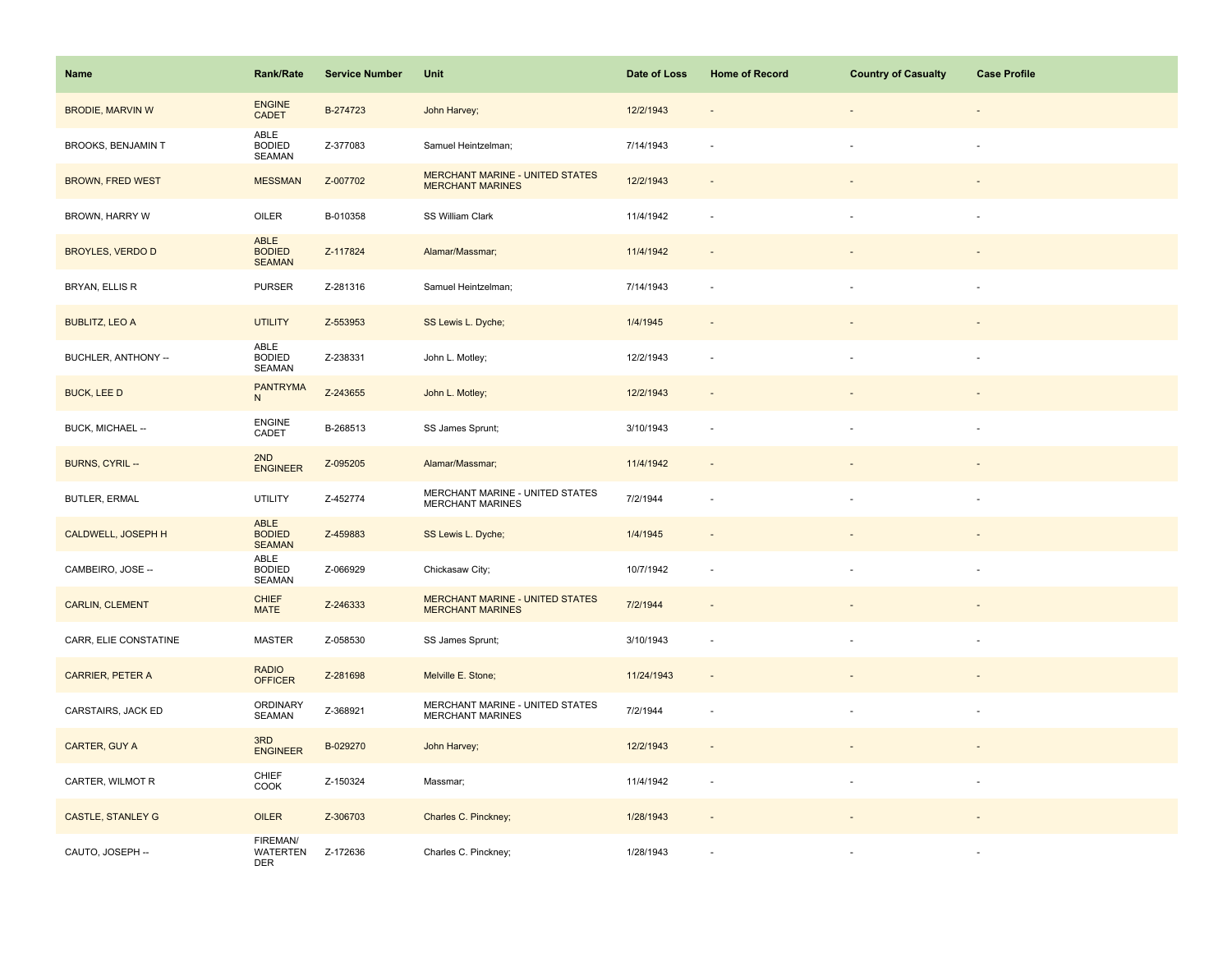| Name                             | <b>Rank/Rate</b>                          | <b>Service Number</b> | Unit                                                              | Date of Loss | <b>Home of Record</b>    | <b>Country of Casualty</b> | <b>Case Profile</b> |
|----------------------------------|-------------------------------------------|-----------------------|-------------------------------------------------------------------|--------------|--------------------------|----------------------------|---------------------|
| CERNI, CHARLES --                | 2ND MATE                                  | B-211378              | Samuel Heintzelman;                                               | 7/14/1943    |                          |                            |                     |
| CHALLON, JAMES --                | <b>MESSMAN</b>                            | 00244755              | SS Lewis L. Dyche;                                                | 1/4/1945     |                          |                            |                     |
| CHANDLER, JOHN H                 | JR 3RD<br><b>ENGINEER</b>                 | Z-123260              | SS James Sprunt;                                                  | 3/10/1943    | $\sim$                   |                            |                     |
| CHERNICH, PETER A                | 3RD<br><b>ENGINEER</b>                    | Z-407179              | Samuel J. Tilden;                                                 | 12/2/1943    | $\overline{\phantom{a}}$ |                            |                     |
| CHRISTEN, WALTER ALOYSIUS        | ABLE<br><b>BODIED</b><br><b>SEAMAN</b>    | Z-281688              | <b>MERCHANT MARINE - UNITED STATES</b><br><b>MERCHANT MARINES</b> | 7/2/1944     |                          |                            |                     |
| CHRISTOPHENSON, C --             | OILER                                     | Z-169032              | Alamar/Massmar;                                                   | 11/4/1942    | $\sim$                   |                            | $\sim$              |
| CHUE, PETER CHUNG YING           | 3RD<br><b>ENGINEER</b>                    | Z-309217              | SS Lewis L. Dyche;                                                | 1/4/1945     |                          |                            |                     |
| CLAY, DAVID MILTON               | 2ND MATE                                  | Z-297915              | <b>JOHN BURKE;</b>                                                | 12/28/1944   | $\overline{a}$           |                            |                     |
| COLOMBOTOS, THEODORE --          | <b>COOK</b>                               | Z-325712              | $\overline{\phantom{a}}$                                          | 11/24/1943   | $\overline{\phantom{a}}$ |                            |                     |
| COOPER, ALBERT --                | 2ND MATE                                  | Z-280069              | SS Lewis L Dyche;                                                 | 1/4/1945     | $\sim$                   |                            |                     |
| CORRIGAN, VINCENT J              | <b>ENGINE</b><br><b>CADET</b>             | B-029651              | $\blacksquare$                                                    | 1/28/1943    |                          |                            |                     |
| CORRON, REON B                   | COOK                                      | Z-357345              | $\overline{\phantom{a}}$                                          | 3/10/1943    | $\sim$                   |                            |                     |
| <b>CROSS, MILFORD A</b>          | FIREMAN/<br><b>WATERTEN</b><br><b>DER</b> | Z-117612              | ÷,                                                                | 11/4/1942    | $\sim$                   |                            |                     |
| CROSSMAN, RICHARD T              | <b>1ST MATE</b>                           | B-42811               | ä,                                                                | 10/18/1944   | ÷.                       |                            |                     |
| <b>CROWLEY, CHARLES GUSTAVUS</b> | <b>RADIO</b><br><b>OFFICER</b>            | B-049891              | <b>MERCHANT MARINE - UNITED STATES</b><br><b>MERCHANT MARINES</b> | 7/14/1943    | $\sim$                   |                            |                     |
| CUNEO, LLOYD A                   | <b>UTILITY</b>                            | Z-265919              | SS Dan Beard                                                      | 12/10/1944   | $\sim$                   |                            | $\sim$              |
| <b>CURTIUS, BILLY MADDOX</b>     | <b>MESSMAN</b>                            | Z-494069              | SS John A. Johnson                                                | 10/29/1944   | $\sim$                   |                            |                     |
| DALAGER, ALTON B                 | <b>DECK</b><br><b>ENGINEER</b>            | Z-285273              | ÷,                                                                | 7/14/1943    | $\sim$                   |                            |                     |
| DEEM, LUTHER D                   | $\omega$                                  | Z-396317              | <b>JOHN HARVEY;</b>                                               | 12/2/1943    | $\overline{\phantom{a}}$ |                            |                     |
| DEGENSTEIN, JACKIE --            | $\sim$                                    | Z-352604              | <b>JOHN BURKE;</b>                                                | 12/28/1944   | $\overline{\phantom{a}}$ | à.                         | $\sim$              |
| DEMERITT, JOHN C                 | $\overline{\phantom{a}}$                  | Z-307356              | <b>MERCHANT MARINE - UNITED STATES</b><br><b>MERCHANT MARINES</b> | 7/14/1943    |                          |                            |                     |
| DEOCARIZA, AUGUSTIN G            | D <sub>1</sub>                            | Z-219347              | $\sim$                                                            |              |                          |                            |                     |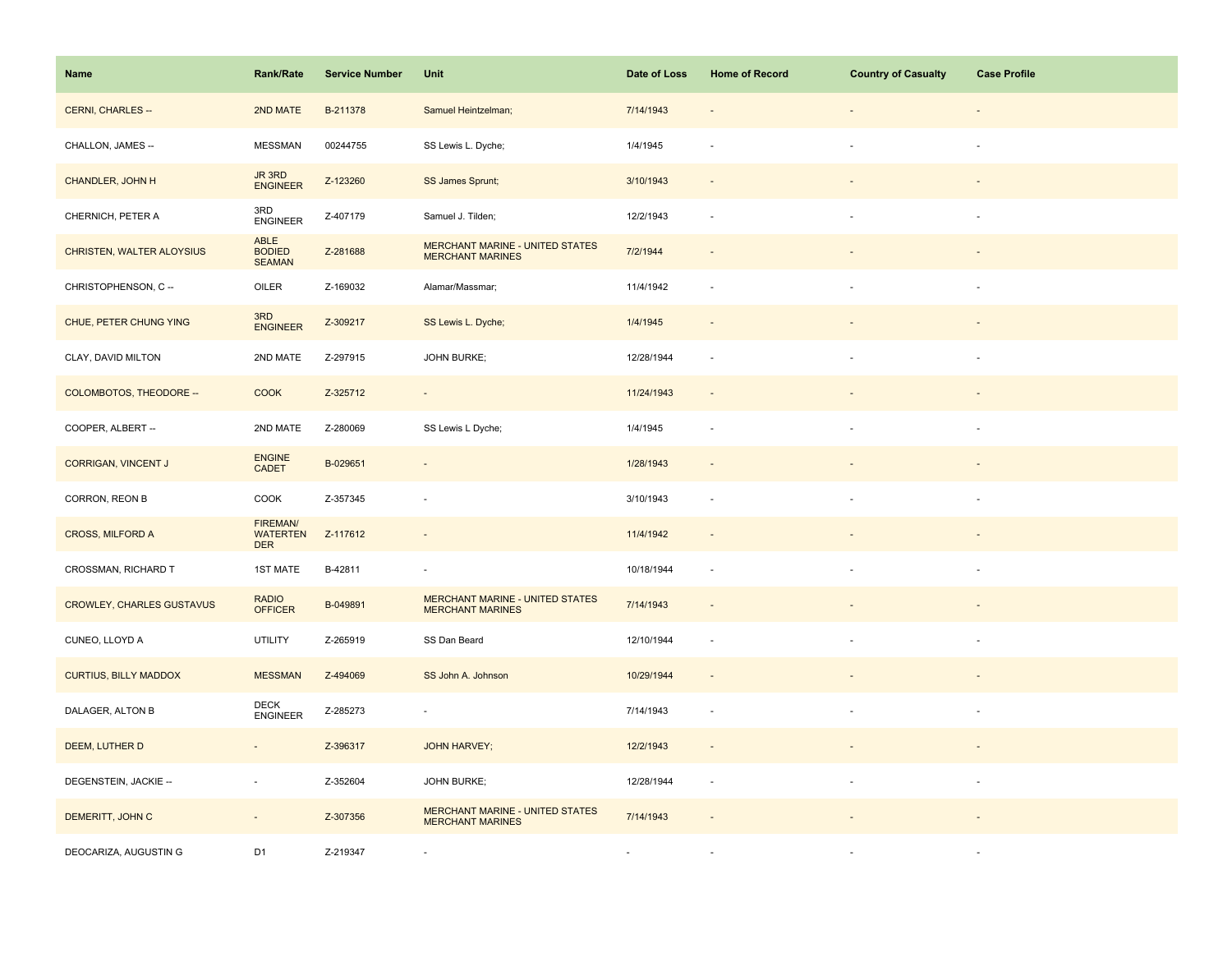| Name                      | <b>Rank/Rate</b>                          | <b>Service Number</b> | Unit                                                              | Date of Loss | <b>Home of Record</b>    | <b>Country of Casualty</b> | <b>Case Profile</b>      |
|---------------------------|-------------------------------------------|-----------------------|-------------------------------------------------------------------|--------------|--------------------------|----------------------------|--------------------------|
| DEROSA, JULIO P           | $\qquad \qquad \blacksquare$              | Z-081369              | $\overline{\phantom{a}}$                                          | 3/10/1943    |                          |                            |                          |
| DIGGS, SAMUEL J           | ÷,                                        | Z-113873              | ÷,                                                                | 11/4/1942    |                          |                            |                          |
| <b>DINGER, WARNER B</b>   | $\sim$                                    | Z-112297              | $\overline{\phantom{a}}$                                          | 11/4/1942    | $\sim$                   | $\overline{\phantom{a}}$   | $\overline{\phantom{a}}$ |
| DISCHLER, ROBERT          | $\overline{\phantom{a}}$                  | Z-266948              | $\overline{\phantom{a}}$                                          | 12/13/1942   | $\sim$                   | à.                         | ×                        |
| DOBSON, BEN A             | $\qquad \qquad \blacksquare$              | Z-206801              | MERCHANT MARINE - UNITED STATES<br><b>MERCHANT MARINES</b>        | 7/14/1943    |                          |                            |                          |
| DOWNING, HOWARD R         | $\sim$                                    | Z-317027              | MERCHANT MARINE - UNITED STATES<br>MERCHANT MARINES               | 7/2/1944     |                          |                            |                          |
| DRANDY, WILBUR A          | $\overline{\phantom{a}}$                  | Z-239191              | <b>MERCHANT MARINE - UNITED STATES</b><br><b>MERCHANT MARINES</b> | 7/14/1943    |                          |                            |                          |
| DUERR, THOMAS E           | ÷,                                        | Z-383270              | JOHN HARVEY;                                                      | 12/2/1943    |                          |                            |                          |
| <b>DUNN, THOMAS F</b>     | $\overline{\phantom{a}}$                  | Z-479621              | <b>SS CHARLES HENDERSON;</b>                                      | 4/9/1945     | $\overline{\phantom{a}}$ |                            |                          |
| DYBACH, MICHAEL --        | $\sim$                                    | Z-493461              | SS CHARLES HENDERSON;                                             | 4/9/1945     | $\sim$                   | ÷,                         | $\overline{\phantom{a}}$ |
| EATON, GEORGE B           | 2ND<br><b>ENGINEER</b>                    | 00105827              | <b>SS James Sprunt</b>                                            | 3/10/1943    | $\sim$                   |                            |                          |
| EICHELBERGER, B F         | FIREMAN/<br>WATERTEN<br><b>DER</b>        | Z-331280              | SS James Sprunt                                                   | 3/10/1943    | $\sim$                   |                            |                          |
| ELIAN, WALTER E           | <b>MASTER</b>                             | B-109988              | $\overline{\phantom{a}}$                                          | 11/4/1942    | $\sim$                   |                            |                          |
| ELLIS, JOHN R             | <b>UTILITY</b>                            | 00244066              | $\overline{\phantom{a}}$                                          | 11/24/1943   | $\sim$                   | $\blacksquare$             | ×                        |
| ELM, JOHN EDWARD          | CARPENTE<br>R                             | 106561                | <b>SS CHICKASAW CITY</b>                                          | 10/7/1942    |                          |                            |                          |
| EMMERSON, GLEN L          | ABLE<br><b>BODIED</b><br>SEAMAN           | Z-371634              | SS Lewis L Dyche;                                                 | 1/4/1945     |                          | $\overline{\phantom{a}}$   | $\sim$                   |
| <b>ENGSTROM, MARTIN--</b> | FIREMAN/<br><b>WATERTEN</b><br><b>DER</b> | Z-009134              | $\omega$                                                          | 3/10/1943    | $\sim$                   |                            |                          |
| ERICKSON, EUGENE H        | ABLE<br><b>BODIED</b><br>SEAMAN           | Z-427571              | SS Lewis L Dyche;                                                 | 1/4/1945     | $\overline{\phantom{a}}$ |                            | $\overline{\phantom{a}}$ |
| ERWIN, RAY L              | 3RD MATE                                  | Z-262982              | SS Lewis L Dyche;                                                 | 1/4/1945     |                          |                            |                          |
| ESPEJO, MAXI S            | <b>STEWARD</b>                            | Z-119201              | SS William Clark                                                  | 11/4/1942    | $\sim$                   | ÷,                         | $\sim$                   |
| EVERHART, ROBERT R        | <b>DECK</b><br><b>CADET</b>               | B-027802              | $\omega$                                                          | 11/4/1942    | $\sim$                   |                            |                          |
| FALK, HERBERT AUGUST      | <b>MASTER</b>                             | B-57493               | JOHN BURKE;                                                       | 12/28/1944   | OAKLAND, CALIFORNIA      |                            |                          |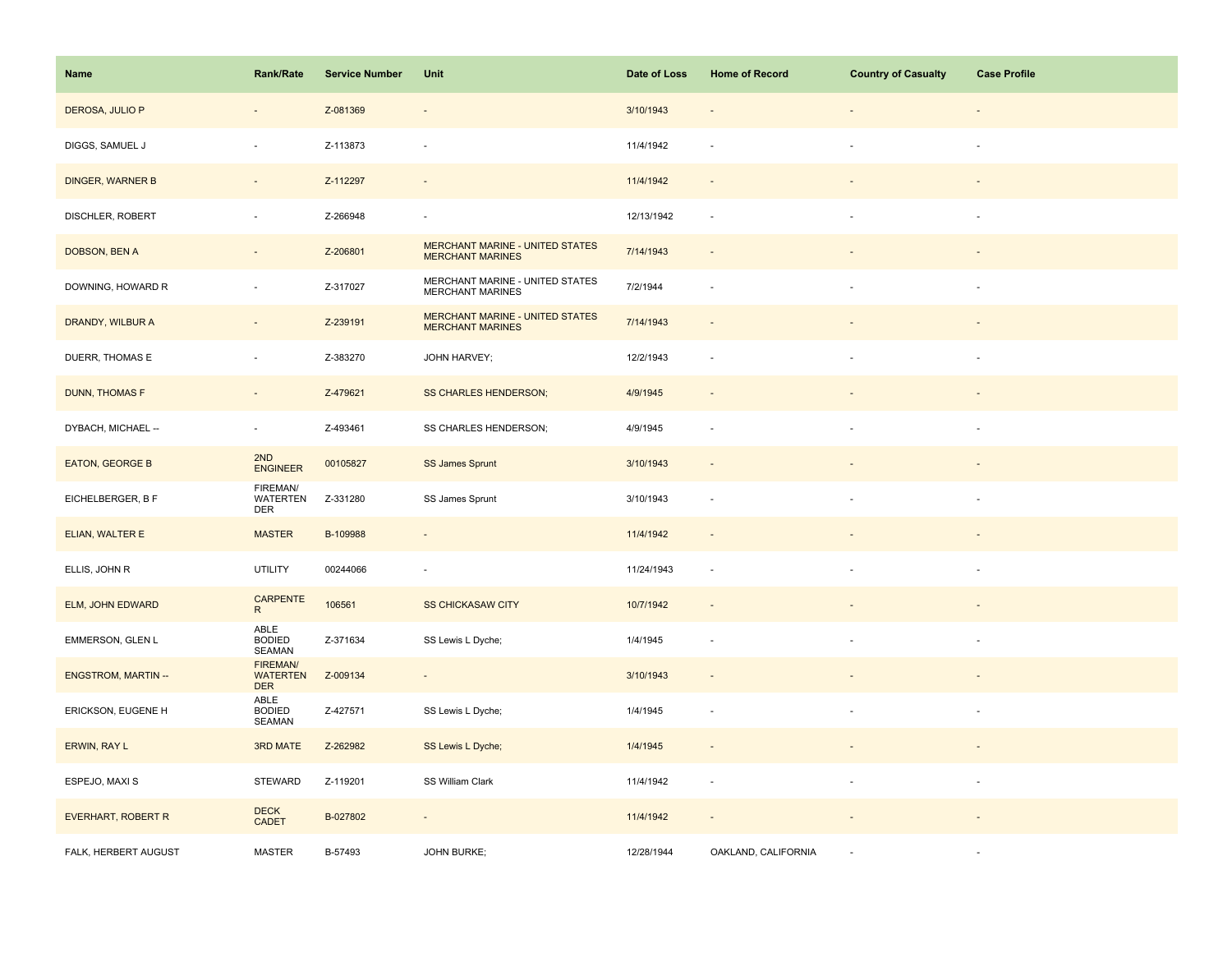| Name                         | <b>Rank/Rate</b>                       | <b>Service Number</b> | Unit                                                       | Date of Loss | <b>Home of Record</b>    | <b>Country of Casualty</b> | <b>Case Profile</b>      |
|------------------------------|----------------------------------------|-----------------------|------------------------------------------------------------|--------------|--------------------------|----------------------------|--------------------------|
| FARNUM, DEWITT B             | <b>ABS</b>                             | Z-408017              | <b>USAT James Parker</b>                                   | 9/24/1944    |                          | <b>Atlantic Ocean</b>      |                          |
| FELLMAN, FREDERICK J         | CHIEF<br><b>STEWARD</b>                | Z-336434              | SS JOHN HARVEY;                                            | 12/2/1943    |                          |                            |                          |
| FERGUSON, TERENCE --         | <b>MESSMAN</b>                         | 00244755              | SS Lewis L Dyche;                                          | 1/4/1945     | $\sim$                   |                            |                          |
| FEUTADO, JAMES HEADLEY       | <b>BOSUN</b>                           | Z-242476              | MERCHANT MARINE - UNITED STATES<br>MERCHANT MARINES        | 12/10/1944   | $\sim$                   |                            | $\sim$                   |
| FISHER, LINWOOD J            | <b>COOK</b>                            | Z-380275              | $\centerdot$                                               | 7/14/1943    |                          |                            |                          |
| FITZGERARD, JAMES V          | CHIEF<br><b>ENGINEER</b>               | B-004287              | ÷,                                                         | 11/2/1942    | $\overline{\phantom{a}}$ |                            |                          |
| FITZGERARD, JOHN --          | $\bar{a}$                              | Z-052266              | $\overline{\phantom{a}}$                                   | 5/18/1942    |                          |                            |                          |
| FLETCHER, MARSHALL A         | COOK                                   | Z-414021              | SS JOHN HARVEY;                                            | 12/2/1943    | $\overline{\phantom{a}}$ |                            | $\sim$                   |
| FLETCHER, SAMUEL H           | <b>STOREKEE</b><br><b>PER</b>          | Z-273752              | $\overline{\phantom{a}}$                                   | 6/7/1942     | $\overline{\phantom{a}}$ | $\overline{\phantom{a}}$   |                          |
| FOLEY, JOHN --               | $\omega$                               | Z-24811               | $\overline{\phantom{a}}$                                   | 11/4/1942    | SEATTLE, WASHINGTON      |                            | $\sim$                   |
| FOLTYN, WALTER               | OILER                                  | Z-358998              | MERCHANT MARINE - UNITED STATES<br><b>MERCHANT MARINES</b> | 7/14/1943    |                          |                            |                          |
| FORD, JEROME F               | $\omega$                               | Z-632858              | ÷,                                                         | 7/22/1945    |                          |                            |                          |
| FORREST, THOMAS CRAWFORD     | ABLE<br><b>BODIED</b><br><b>SEAMAN</b> | 290548                | <b>SS CHARLES C. PINCKNEY</b>                              | 1/27/1943    | DUMONT, NEW JERSEY       | <b>Atlantic Ocean</b>      |                          |
| FORSEMAN, AKSEL --           | ABLE<br><b>BODIED</b><br>SEAMAN        | Z-091049              | ä,                                                         | 11/4/1942    |                          |                            |                          |
| FOWLER, LENG                 | OILER                                  | Z-157821              | $\centerdot$                                               | 11/4/1942    |                          |                            |                          |
| FREDERICKS, LESTER AITCHISON | CHIEF<br><b>MATE</b>                   | Z-019812              | ÷,                                                         | 4/19/1944    |                          |                            |                          |
| FREELING, GEORGE --          | <b>1ST ENG</b>                         | Z-235488              | $\blacksquare$                                             | 11/4/1942    | $\sim$                   |                            |                          |
| FREEMAN, JOHN EDGAR          | UTILITY                                | Z-382461              | MERCHANT MARINE - UNITED STATES<br><b>MERCHANT MARINES</b> | 7/14/1943    | $\sim$                   |                            |                          |
| FRIEDRICH, JOHN HENRY        | <b>DECK</b><br><b>MAINTENA</b><br>NCE  | Z-230181              | <b>JOHN BURKE</b>                                          | 12/28/1944   | OLYMPIA, WASHINGTON      | $\overline{\phantom{a}}$   |                          |
| FULTON, JASPER --            | COOK                                   | Z-396298              | SS JOHN HARVEY;                                            | 12/2/1943    | ÷.                       |                            | $\overline{\phantom{a}}$ |
| FUNK, JACK --                | ABLE<br><b>BODIED</b><br><b>SEAMAN</b> | Z-634085              | $\overline{\phantom{a}}$                                   | 2/6/1945     |                          |                            |                          |
| GADBERRY, CLOVIS D           | <b>WIPER</b>                           | Z-552657              | SS Lewis L Dyche;                                          | 1/4/1945     |                          |                            |                          |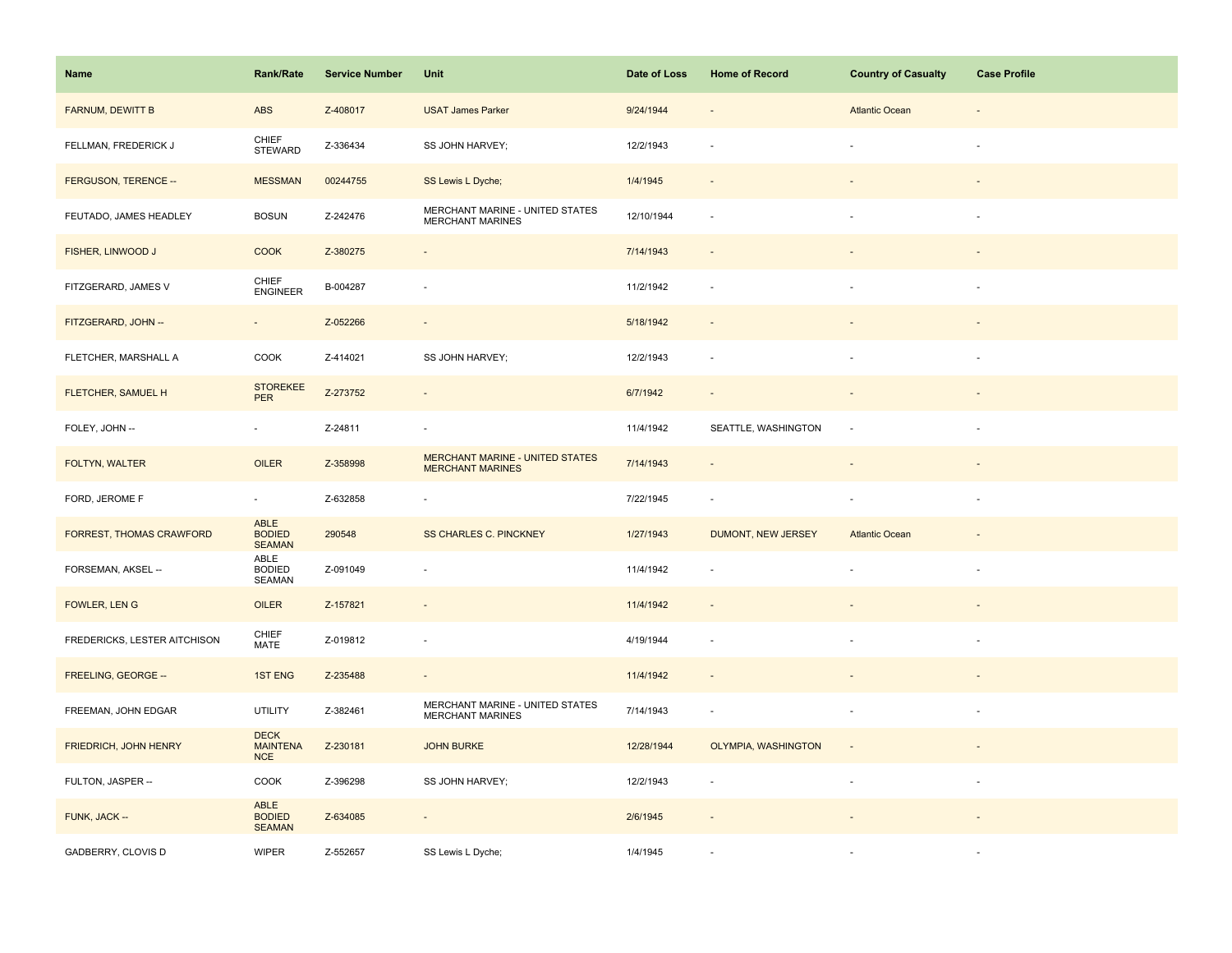| Name                          | <b>Rank/Rate</b>                                 | <b>Service Number</b> | Unit                                                              | Date of Loss | <b>Home of Record</b>      | <b>Country of Casualty</b> | <b>Case Profile</b>      |
|-------------------------------|--------------------------------------------------|-----------------------|-------------------------------------------------------------------|--------------|----------------------------|----------------------------|--------------------------|
| <b>GADSBY, JOHN CAMERON</b>   | ABLE<br>BODIED<br>SEAMAN                         | Z-35219               | <b>JOHN BURKE</b>                                                 | 12/28/1944   | <b>SEATTLE, WASHINGTON</b> |                            |                          |
| GALLAGHER, LAWRENCE           | <b>MASTER</b>                                    | 00182930              | SS MELVILLE E STONE                                               | 11/24/1943   |                            |                            |                          |
| <b>GARLOCK, ROBERT D</b>      | <b>RADIO</b><br><b>OFFICER</b>                   | Z-012772              | $\blacksquare$                                                    | 11/4/1942    | $\sim$                     |                            |                          |
| GARRITSEN, HERMAN J           | ENGINE<br>CADET                                  | B-027964              | ä,                                                                | 11/4/1942    | ÷.                         |                            | $\sim$                   |
| <b>GAUSDON, ADAM R</b>        | ABLE<br><b>BODIED</b><br><b>SEAMAN</b>           | Z-324606              | $\centerdot$                                                      | 1/28/1943    |                            |                            |                          |
| GERRY, ARTHUR J               | ORDINARY<br>SEAMAN                               | Z-552581              | SS Lewis L Dyche;                                                 | 1/4/1945     |                            |                            |                          |
| GIBSON, THEODORE ROOSEVELT    | <b>UTILITY</b>                                   | Z-382467              | <b>MERCHANT MARINE - UNITED STATES</b><br><b>MERCHANT MARINES</b> | 7/14/1943    |                            |                            |                          |
| GILBERT, JOHN L               | D <sub>1</sub>                                   | 00050969              |                                                                   | 12/2/1943    |                            |                            |                          |
| GILL, LOUIS --                | <b>BAKER</b>                                     | Z-169370              | SS JOHN L. MOTLEY;                                                | 12/2/1943    | $\sim$                     |                            |                          |
| GILROY, JAMES W               | <b>RADIO</b><br><b>OFFICER</b>                   | Z-387723              | SS Lewis L Dyche;                                                 | 1/4/1945     | $\sim$                     |                            | $\sim$                   |
| <b>GIOVANNONI, LOUIS J</b>    | $\blacksquare$                                   | Z-190081              | SS Melvin E. Stone                                                | 11/24/1943   | $\overline{\phantom{a}}$ , |                            |                          |
| <b>GLAUCHE, RICHARD B</b>     | <b>DECK</b><br>CADET                             | 00276197              | ÷,                                                                | 12/2/1943    | ÷.                         |                            |                          |
| GONZALES, ALEXANDRO --        | FIREMAN/<br><b>WATERTEN</b><br><b>DER</b>        | Z-148827              | SS Dan Beard                                                      | 12/10/1944   | $\sim$                     |                            |                          |
| GOODWIN, JOHN W               | <b>UTILITY</b>                                   | Z-226715              | ÷,                                                                | 12/2/1943    | $\sim$                     |                            | $\sim$                   |
| <b>GOTT, ALBERT R</b>         | ABLE<br><b>BODIED</b><br><b>SEAMAN</b>           | Z-118593              | $\overline{\phantom{a}}$                                          | 11/4/1942    |                            |                            |                          |
| GRAHAM, EUSTIS --             | COOK                                             | Z-266046              | $\overline{\phantom{a}}$                                          | 1/28/1943    |                            |                            |                          |
| <b>GRAUL, CLARENCE EDWARD</b> | <b>ORDINARY</b><br><b>SEAMAN</b>                 | Z-380013              | <b>MERCHANT MARINE - UNITED STATES</b><br><b>MERCHANT MARINES</b> | 7/14/1943    | $\sim$                     |                            |                          |
| <b>GREEN, GEORGE W</b>        | FIREMAN/<br><b>WATERTEN</b><br>DER               | Z-385688              | SS Lewis L Dyche;                                                 | 1/4/1945     |                            |                            |                          |
| <b>GREEN, WILLIAM H</b>       | <b>ENGINE</b><br><b>CADET</b>                    | B-042990              | <b>MERCHANT MARINE - UNITED STATES</b><br><b>MERCHANT MARINES</b> | 7/14/1943    |                            |                            |                          |
| GREGGS, WALTER J              | COOK                                             | Z-459703              | SS Lewis L Dyche;                                                 | 1/4/1945     | $\sim$                     |                            | $\overline{\phantom{a}}$ |
| <b>GREIN, MAYNARD L</b>       | <b>FIREMAN/</b><br><b>WATERTEN</b><br><b>DER</b> | Z-288390              | $\overline{\phantom{a}}$                                          | 11/4/1942    |                            |                            |                          |
| GRONQUIST, JOHN L             | 3RD MATE                                         | B-260629              | <b>SS JOHN HARVEY</b>                                             | 12/2/1943    |                            |                            |                          |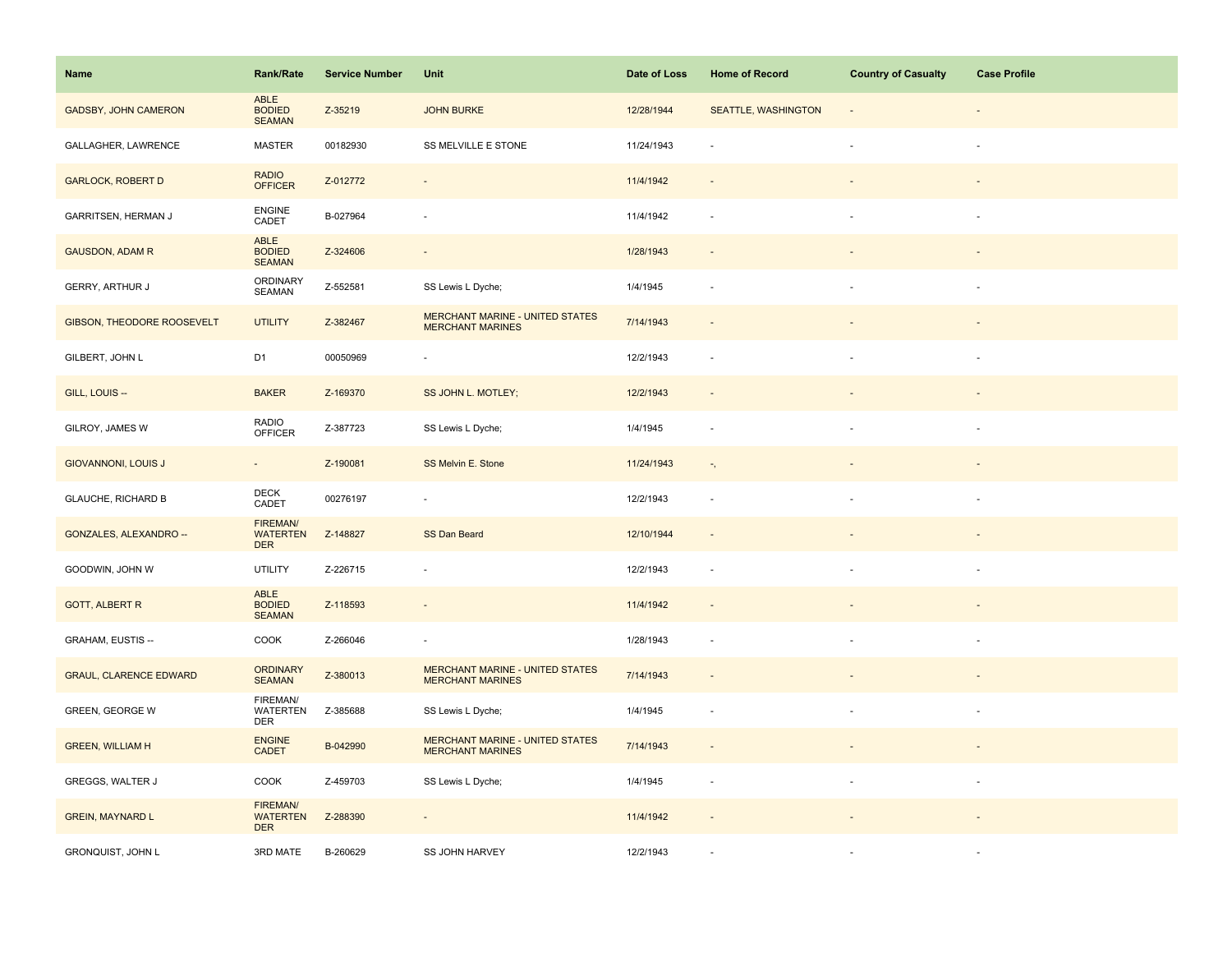| Name                      | <b>Rank/Rate</b>                             | <b>Service Number</b> | Unit                                                              | Date of Loss | <b>Home of Record</b>      | <b>Country of Casualty</b> | <b>Case Profile</b> |
|---------------------------|----------------------------------------------|-----------------------|-------------------------------------------------------------------|--------------|----------------------------|----------------------------|---------------------|
| <b>GROVE, ROBERT C</b>    | <b>WIPER</b>                                 | Z-267648              | $\overline{\phantom{a}}$                                          | 3/10/1943    |                            |                            |                     |
| GUEROUT, HENRI ROGERS     | ABLE<br>BODIED<br>SEAMAN                     | Z-317001              | MERCHANT MARINE - UNITED STATES<br><b>MERCHANT MARINES</b>        | 12/28/1944   |                            |                            |                     |
| HALL, JOHN E              | <b>COOK</b>                                  | Z-150439              | <b>SS MASSMAR</b>                                                 | 11/4/1942    | $\sim$                     |                            |                     |
| HAMLIN, WILLIAM M         | $\omega$                                     | Z-267793              | $\overline{\phantom{a}}$                                          | 3/10/1943    | $\overline{\phantom{a}}$ , | ÷.                         | $\sim$              |
| HANCOCK, HOMER --         | <b>DECK</b><br><b>MAINTENA</b><br><b>NCE</b> | Z-093802              | SS James Sprunt                                                   | 3/10/1943    |                            |                            |                     |
| HANSEN, CARL --           | 2ND MATE                                     | B-075697              | SS MASSMAR                                                        | 11/4/1942    | $\sim$                     |                            |                     |
| <b>HARDING, DEXTER</b>    | <b>STEWARD</b>                               | Z-192408              | <b>MERCHANT MARINE - UNITED STATES</b><br><b>MERCHANT MARINES</b> | 7/2/1944     |                            |                            |                     |
| HARRIS, ARTHUR L          | <b>UTILITY</b>                               | Z-269505              |                                                                   | 1/28/1943    |                            |                            |                     |
| HARRIS, LLOYD ARTHUR      | <b>OS</b>                                    | Z-448342              | SS Lewis L Dyche;                                                 | 1/4/1945     |                            |                            |                     |
| HARRISON, BAYLIS W        | <b>UTILITY</b>                               | Z-358005              | $\overline{\phantom{a}}$                                          | 12/2/1943    | $\sim$                     | $\blacksquare$             | $\sim$              |
| HARRISON, ROBERT O        | ABS                                          | Z-016932              | <b>SS JAMES SPRUNT</b>                                            | 3/10/1943    | $\sim$                     |                            |                     |
| HARRISON, WILLIAM CHARLES | <b>MESSMAN</b>                               | Z-18819               | JOHN BURKE                                                        | 12/28/1944   | $\sim$                     |                            |                     |
| HARVEY, LEROY L           | OILER                                        | Z-331303              | <b>SS JAMES SPRUNT</b>                                            | 3/10/1943    | $\sim$                     |                            |                     |
| HAVER, ALBERT --          | $\omega$                                     | Z-029012              | ÷,                                                                | 3/10/1943    | $\overline{\phantom{a}}$ , |                            | $\sim$              |
| HAYDEN, EDWARD E          | <b>BOSUN</b>                                 | Z-102663              | $\overline{\phantom{a}}$                                          | 11/4/1942    |                            |                            |                     |
| HEEMAN, HARRY J           | CHIEF<br><b>ENGINEER</b>                     | B-027052              | SS John Motley                                                    | 12/2/1943    |                            | $\sim$                     |                     |
| HELSEL, KENNETH --        | <b>COOK</b>                                  | Z-427546              | SS Lewis L Dyche;                                                 | 1/4/1945     | $\sim$                     |                            |                     |
| HENDERSON, LLOYD ROBERT   | FIREMAN/<br><b>WATERTEN</b><br><b>DER</b>    | Z-278237              | SS Lewis L Dyche;                                                 | 1/4/1945     | $\sim$                     |                            |                     |
| HENDY, FREDERICK ALLEN    | <b>BOSUN</b>                                 | Z-218590              | <b>MERCHANT MARINE - UNITED STATES</b><br><b>MERCHANT MARINES</b> | 12/2/1943    |                            |                            |                     |
| HERMANN, HOWARD I         | $\omega$                                     | Z-271580              | ÷,                                                                | 3/10/1943    | $\sim$                     |                            | $\sim$              |
| <b>HIGGINS, EARYE P</b>   | ABS                                          | Z-329870              | <b>SS LEONIDAS MERRITT</b>                                        | 11/12/1944   | SULPHUR, OKLAHOMA          |                            |                     |
| HIPA, SAMUEL K            | <b>WIPER</b>                                 | Z-304276              | <b>JOHN BURKE;</b>                                                | 12/28/1944   |                            |                            |                     |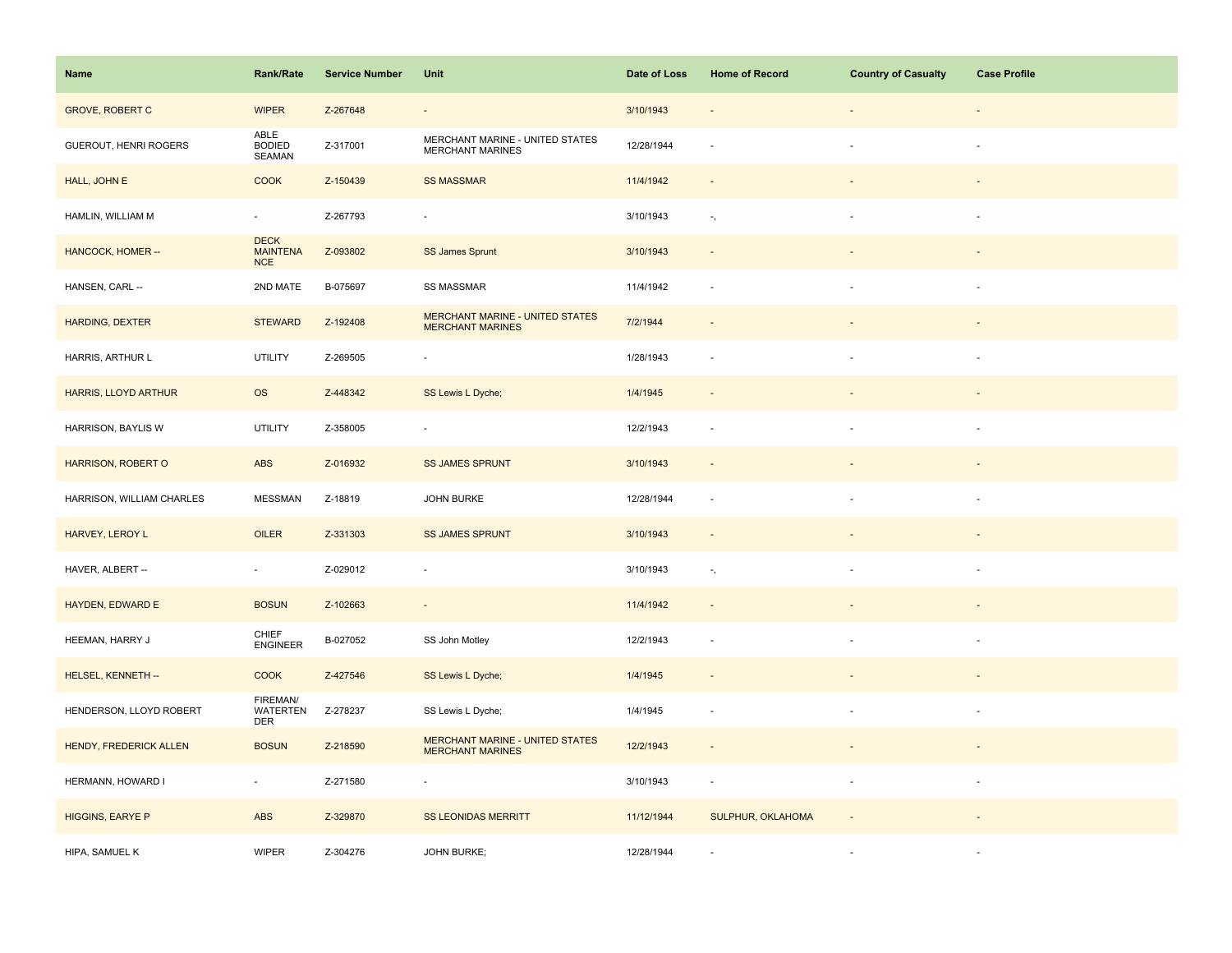| Name                        | <b>Rank/Rate</b>              | <b>Service Number</b> | Unit                                                              | Date of Loss | <b>Home of Record</b>      | <b>Country of Casualty</b> | <b>Case Profile</b>      |
|-----------------------------|-------------------------------|-----------------------|-------------------------------------------------------------------|--------------|----------------------------|----------------------------|--------------------------|
| HOFF, JACK DOUGLAS          | ABS                           | Z-325608              | <b>JOHN BURKE;</b>                                                | 12/28/1944   | <b>SEATTLE, WASHINGTON</b> |                            |                          |
| HOPKINS, LEROY --           | 2ND<br><b>ENGINEER</b>        | Z-099738              | JOHN HARVEY;                                                      | 12/2/1943    |                            |                            |                          |
| HORGESHEIMER, RUSSELL EDWIN | OILER                         | Z-495708              | <b>MERCHANT MARINE - UNITED STATES</b><br><b>MERCHANT MARINES</b> | 7/2/1944     | $\sim$                     |                            | $\overline{\phantom{a}}$ |
| HOWARD, BOB --              | ${\sf ABS}$                   | Z-203939              | JOHN HARVEY;                                                      | 12/2/1943    | $\sim$                     |                            | $\sim$                   |
| HUDGINS, SHELBROUN W        | <b>OS</b>                     | Z-246908              | <b>SS ALAMAR</b>                                                  | 11/4/1942    |                            |                            |                          |
| HUGHES, IRA PRESTON         | 3RD<br><b>ENGINEER</b>        | Z-23439               | JOHN BURKE;                                                       | 12/28/1944   | ÷.                         |                            |                          |
| HUSTEN, JAMES ALFRED        | <b>OS</b>                     | Z-310105              | <b>MERCHANT MARINE - UNITED STATES</b><br><b>MERCHANT MARINES</b> | 7/2/1944     |                            |                            |                          |
| HUTTON, GEORGE W            | <b>UTILITY</b>                | Z-358358              | JOHN HARVEY;                                                      | 12/2/1943    | $\overline{\phantom{a}}$   |                            |                          |
| HUTTON, WILLIAM --          | $\overline{\phantom{a}}$      | Z-088008              | $\overline{\phantom{a}}$                                          | 3/10/1943    | $\overline{\phantom{a}}$ , |                            |                          |
| IANNANTUONI, JOSEPH P       | COOK                          | Z-229799              | JOHN HARVEY;                                                      | 12/2/1943    | $\sim$                     | $\sim$                     | $\overline{\phantom{a}}$ |
| <b>JACKSON, EUGENE M</b>    | <b>UTILITY</b>                | Z-113678              | $\blacksquare$                                                    | 1/28/1943    | $\sim$                     |                            |                          |
| JACKSON, ROBERT L           | 3RD<br><b>ENGINEER</b>        | Z-241948              | $\overline{\phantom{a}}$                                          | 7/14/1943    | $\sim$                     |                            | $\sim$                   |
| JOHANSON, HENRY LEONARD     | $\blacksquare$                | Z-202880              | $\overline{\phantom{a}}$                                          | 5/18/1942    | $\overline{\phantom{a}}$ , | $\overline{\phantom{a}}$   |                          |
| JOHNSON, FRANK L            | $\blacksquare$                | Z-123784              | $\overline{\phantom{a}}$                                          | 3/10/1943    | $\gamma_{\rm s}$           |                            | $\overline{\phantom{a}}$ |
| JOHNSON, IRVIN JOSEPH       | <b>ABS</b>                    | Z-12593               | <b>JOHN BURKE;</b>                                                | 12/28/1944   | SEATTLE, WASHINGTON        |                            |                          |
| JOHNSTON, CHARLES F         | $\blacksquare$                | Z-252792              | ÷,                                                                | 5/12/1943    |                            |                            | $\overline{\phantom{a}}$ |
| JOHNSTON, OWEN J            | OILER                         | Z-001133              | $\overline{\phantom{a}}$                                          | 3/10/1943    | $\sim$                     |                            |                          |
| JONES, ABEL LESLIE          | <b>WIPER</b>                  | Z-377061              | MERCHANT MARINE - UNITED STATES<br><b>MERCHANT MARINES</b>        | 12/10/1944   | $\sim$                     |                            | $\overline{\phantom{a}}$ |
| JONES, BERT --              | $\overline{\phantom{a}}$      | Z-065741              | $\overline{\phantom{a}}$                                          | 3/10/1943    | $\overline{\phantom{a}}$ , |                            |                          |
| JONES, ROBERT F             | D <sub>1</sub>                | Z-110725              | JOHN HARVEY;                                                      | 12/2/1943    | $\sim$                     |                            |                          |
| <b>JUSTIS, ALVIN H</b>      | <b>ENGINE</b><br><b>CADET</b> | B-276147              | <b>JOHN HARVEY;</b>                                               | 12/2/1943    |                            |                            |                          |
| KACZUR, FRANK HENRY         | <b>OS</b>                     | Z-380133              | MERCHANT MARINE - UNITED STATES<br><b>MERCHANT MARINES</b>        | 7/14/1943    |                            |                            |                          |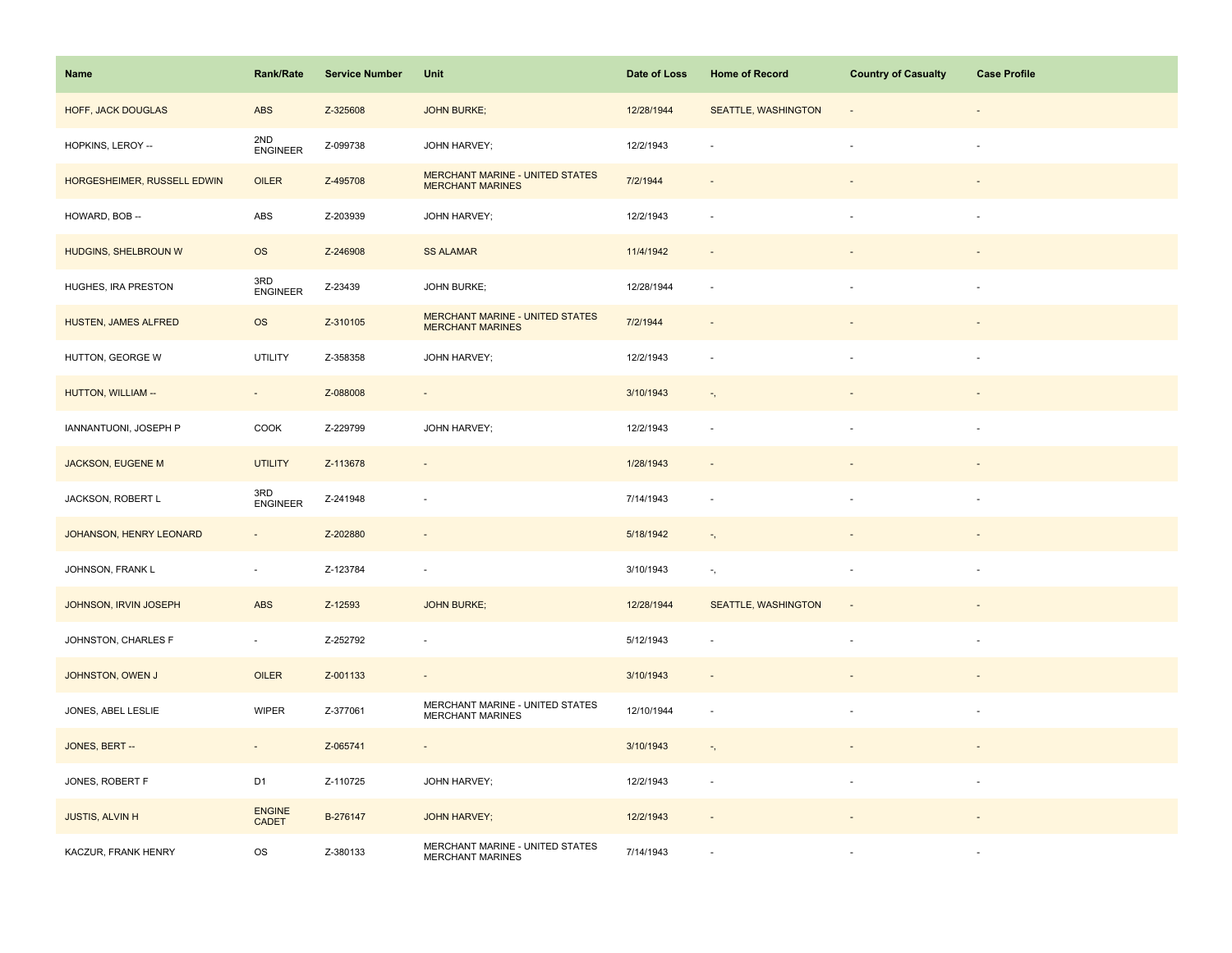| Name                       | <b>Rank/Rate</b>                          | <b>Service Number</b> | Unit                                                              | Date of Loss   | <b>Home of Record</b>      | <b>Country of Casualty</b> | <b>Case Profile</b>      |
|----------------------------|-------------------------------------------|-----------------------|-------------------------------------------------------------------|----------------|----------------------------|----------------------------|--------------------------|
| <b>KAGY, DONALD LYNN</b>   | <b>PURSER</b>                             | Z-361190              | <b>MERCHANT MARINE - UNITED STATES</b><br><b>MERCHANT MARINES</b> | 7/2/1944       |                            |                            |                          |
| KALEN, BENJAMIN --         |                                           | Z-339293              | SS DANIEL C. FRENCH                                               | 3/6/1944       | $\overline{\phantom{a}}$ , |                            |                          |
| <b>KANE, PATRICK FRANK</b> | <b>CHIEF</b><br><b>ENGINEER</b>           | B-050454              | <b>MERCHANT MARINE - UNITED STATES</b><br><b>MERCHANT MARINES</b> | 7/14/1943      | $\sim$                     |                            |                          |
| KANNITZER, DONALD JAMES    | <b>DECK</b><br>CADET                      | Z-372115              | MERCHANT MARINE - UNITED STATES<br><b>MERCHANT MARINES</b>        | 12/28/1944     | $\sim$                     |                            |                          |
| <b>KEAN, RICHARD LEROY</b> | <b>OS</b>                                 | Z-453166              | <b>MERCHANT MARINE - UNITED STATES</b><br><b>MERCHANT MARINES</b> | 7/2/1944       |                            |                            |                          |
| KELLEY, RALPH --           | ABS                                       | Z-181544              |                                                                   | 1/28/1943      |                            |                            |                          |
| KENIGSBERG, JOHN --        | $\sim$                                    | Z-117420              | $\overline{\phantom{a}}$                                          | 11/4/1942      | $\overline{a}$             |                            |                          |
| KENNINGTON, JOHN F         | CHIEF<br>ENGINEER                         | 00116200              | $\overline{\phantom{a}}$                                          | 1/28/1943      |                            |                            |                          |
| <b>KIEFFER, EARL D</b>     | ÷,                                        | Z-280629              | SS O.D. BODENHAMER; Drowned                                       | 1/27/1945      |                            |                            |                          |
| KILK, ALEKSANDER --        | JR.<br><b>ENGINEER</b>                    | Z-324932              | $\overline{\phantom{a}}$                                          | 1/28/1943      | $\sim$                     |                            | $\overline{\phantom{a}}$ |
| <b>KIMMEL, ROY HANSON</b>  | <b>CHIEF</b><br><b>ENGINEER</b>           | 96142                 | <b>JOHN BURKE;</b>                                                | 12/28/1944     | <b>SEATTLE, WASHINGTON</b> |                            |                          |
| KIURAKE, GEORGE --         | FIREMAN/<br><b>WATERTEN</b><br>DER        | Z-149734              | <b>SS QUAKER CITY</b>                                             | 5/18/1942      |                            |                            | $\sim$                   |
| <b>KNOWLES, ELWIN F</b>    | <b>MASTER</b>                             | B-086961              | <b>JOHN HARVEY;</b>                                               | 12/2/1943      |                            |                            |                          |
| KOCH, THOMAS ANTON         | COOK                                      | Z-288057              | <b>JOHN BURKE;</b>                                                | 12/28/1944     | $\sim$                     |                            |                          |
| KOVAL, BERNARD THEODORE    | <b>MESSMAN</b>                            | Z-361230              | <b>MERCHANT MARINE - UNITED STATES</b><br><b>MERCHANT MARINES</b> | 7/14/1943      |                            |                            |                          |
| KRUPA, HENRY J             | FIREMAN/<br><b>WATERTEN</b><br><b>DER</b> | Z-273149              | SS Samuel J. Tilden                                               | 12/2/1943      |                            |                            |                          |
| KULINSKI, STANLEY J        | $\sim$                                    | Z-105251              | SS Olancho                                                        | $\blacksquare$ | $\sim$                     | Caribbean                  |                          |
| KUNDZICZ, SYGMUNT --       | OILER                                     | Z-170800              | JOHN HARVEY;                                                      | 12/2/1943      | $\overline{\phantom{a}}$   |                            |                          |
| <b>LACEY, THOMAS JOHN</b>  | <b>MESSMAN</b>                            | Z-124088              | <b>MERCHANT MARINE - UNITED STATES</b><br><b>MERCHANT MARINES</b> | 12/28/1944     |                            |                            |                          |
| LACHAPELLE, W E            | COOK                                      | Z-315356              | JOHN HARVEY;                                                      | 12/2/1943      | $\sim$                     |                            |                          |
| LAMAC, ROBERT L            | <b>DECK</b><br><b>CADET</b>               | 00029982              | $\overline{\phantom{a}}$                                          | 1/28/1943      |                            |                            |                          |
| LANDIS, PLATT WALKER       | 3RD MATE                                  | Z-398032              | MERCHANT MARINE - UNITED STATES<br><b>MERCHANT MARINES</b>        | 7/14/1943      | CHARLOTTE,                 |                            |                          |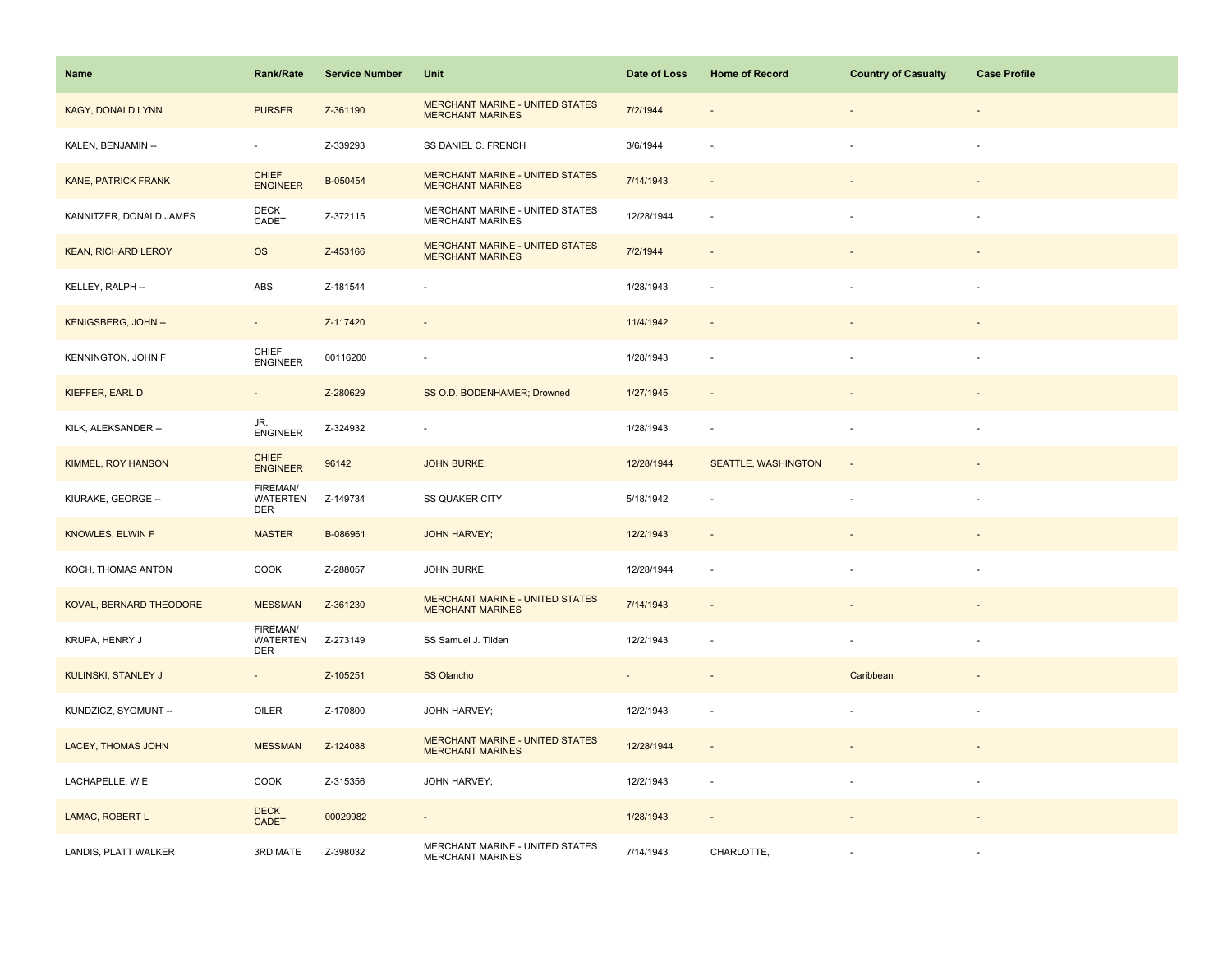| Name                       | <b>Rank/Rate</b>                          | <b>Service Number</b> | Unit                                                              | Date of Loss | <b>Home of Record</b>             | <b>Country of Casualty</b> | <b>Case Profile</b> |
|----------------------------|-------------------------------------------|-----------------------|-------------------------------------------------------------------|--------------|-----------------------------------|----------------------------|---------------------|
| LARSEN, JARED HANS         | <b>COOK</b>                               | Z-296097              | <b>JOHN BURKE;</b>                                                | 12/28/1944   |                                   | $\overline{\phantom{a}}$   |                     |
| LARSON, CARROLL S          | <b>DECK</b><br><b>ENGINEER</b>            | Z-369261              | SS JEREMIAH M DAILY                                               | 11/12/1944   | SAN FRANCISCO,<br>CALIFORNIA      |                            |                     |
| LEE, WALTER H              | 2ND MATE                                  | Z-15672               | $\equiv$                                                          | 9/18/1944    | LOS ANGELES,<br><b>CALIFORNIA</b> |                            |                     |
| LEFFLER, EDMOND LESLIE     | FIREMAN/<br><b>WATERTEN</b><br><b>DER</b> | Z-375430              | MERCHANT MARINE - UNITED STATES<br><b>MERCHANT MARINES</b>        | 7/14/1943    |                                   |                            | $\sim$              |
| LEIMBACH, ALBERT C         | $\blacksquare$                            | B-106486              | S.S. MASSMAR                                                      | 11/4/1942    | $\overline{a}$ ,                  |                            |                     |
| LEWIS, CHARLES E           | ABS                                       | Z-288641              | $\sim$                                                            | 1/28/1943    | $\sim$                            |                            |                     |
| LINDQUIST, VERNON WILLFORD | ABS                                       | Z-311187              | SS Lewis L Dyche;                                                 | 1/4/1945     |                                   |                            |                     |
| LINDQUIST, WALLACE D       | ABS                                       | Z-380858              | SS Lewis L Dyche;                                                 | 1/4/1945     |                                   |                            | $\sim$              |
| LOWRY, ALBERT A            | ABS                                       | Z-332011              | <b>JOHN HARVEY;</b>                                               | 12/2/1943    | $\sim$                            |                            |                     |
| LUNA, FERNANDO G           | $\sim$                                    | Z-025868              | <b>SS ZAANDAM</b>                                                 | 11/2/1942    | $\overline{\phantom{a}}$ ,        |                            | $\sim$              |
| LUNDE, ANSGAR TRAAHOLT     | <b>CHIEF</b><br><b>MATE</b>               | Z-384052              | <b>MERCHANT MARINE - UNITED STATES</b><br><b>MERCHANT MARINES</b> | 7/14/1943    |                                   |                            |                     |
| LUTHER, JOSEPH N           | JR.<br><b>ENGINEER</b>                    | Z-212554              | SS JAMES SPRUNT                                                   | 3/10/1943    |                                   |                            |                     |
| MAGERS, LEE L              | 2ND<br><b>ENGINEER</b>                    | Z-450868              | SS Lewis L Dyche;                                                 | 1/4/1945     |                                   |                            |                     |
| MAIN, JOHN G               | OILER                                     | Z-380090              | SS JOHN HARVEY;                                                   | 12/2/1943    | $\sim$                            |                            |                     |
| MAJEWSKY, STEPHEN M        | <b>DECK</b><br><b>ENGINEER</b>            | Z-389878              | <b>SS JOHN HARVEY;</b>                                            | 12/2/1943    |                                   |                            |                     |
| MALONE, THERON A           | $\omega$                                  | Z-260336              | $\sim$                                                            | 3/10/1943    | $\overline{\phantom{a}}$ ,        |                            | $\sim$              |
| MALTA, FRANK --            | <b>WIPER</b>                              | Z-200797              | <b>JOHN BURKE:</b>                                                | 12/28/1944   | HONOLULU, HAWAII                  |                            |                     |
| MAPES, EUGENE --           | <b>WIPER</b>                              | Z-086930              |                                                                   | 1/28/1943    |                                   |                            |                     |
| MARSHALL, ROBERT JOHN      | OILER                                     | Z-315955              | MERCHANT MARINE - UNITED STATES<br><b>MERCHANT MARINES</b>        | 12/28/1944   | $\sim$                            |                            |                     |
| MARTE, NICANOR G           | $\blacksquare$                            | Z-079756              | ÷,                                                                | $\sim$       | $\overline{\phantom{a}}$          | $\blacksquare$             | $\sim$              |
| <b>MARTENS, PAUL S</b>     | <b>CHIEF</b><br><b>STEWARD</b>            | Z-069402              | <b>JOHN HARVEY;</b>                                               | 12/2/1943    |                                   |                            |                     |
| MARTIN, VERNON --          | <b>WIPER</b>                              | Z-050336              |                                                                   | 5/18/1942    |                                   |                            |                     |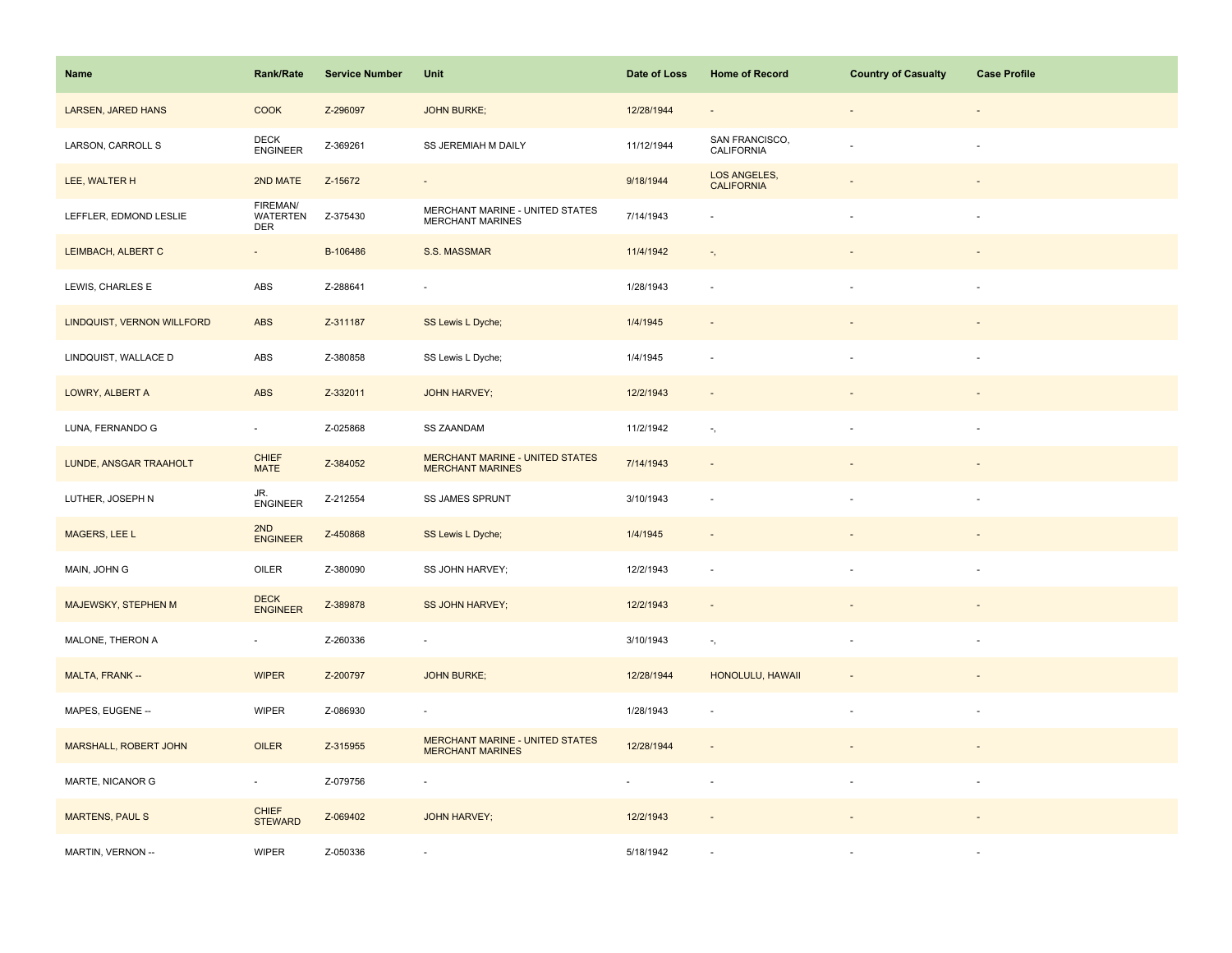| Name                    | <b>Rank/Rate</b>                                 | <b>Service Number</b> | Unit                                                              | Date of Loss             | <b>Home of Record</b>        | <b>Country of Casualty</b> | <b>Case Profile</b> |
|-------------------------|--------------------------------------------------|-----------------------|-------------------------------------------------------------------|--------------------------|------------------------------|----------------------------|---------------------|
| MARTINEZ, ERNEST PAUL   | <b>WIPER</b>                                     | Z-453047              | <b>MERCHANT MARINE - UNITED STATES</b><br><b>MERCHANT MARINES</b> | 7/2/1944                 |                              |                            |                     |
| MARTINEZ, FELIPE --     | $\bar{a}$                                        | Z-266600              |                                                                   |                          |                              |                            | $\sim$              |
| MARTINEZ, FRANK --      | $\sim$                                           | B-022976              | $\blacksquare$                                                    | 11/4/1942                | $\overline{\phantom{a}}$ ,   |                            |                     |
| MASZTAK, JOSEPH G       | $\overline{\phantom{a}}$                         | Z-089944              | ÷,                                                                | $\overline{\phantom{a}}$ | $\sim$                       | $\sim$                     | $\sim$              |
| MAULDIN, WILLIAM F      | $\overline{\phantom{a}}$                         | Z-091839              | $\overline{\phantom{a}}$                                          | 3/10/1943                | $\tau_{\rm c}$               |                            |                     |
| MCCANN, WILLIAM E       | ENGINE<br>CADET                                  | Z-342040              | ÷,                                                                | 8/5/1943                 | $\sim$                       |                            |                     |
| MCCARTHY, JAMES --      | FIREMAN/<br><b>WATERTEN</b><br><b>DER</b>        | Z-018834              | $\overline{\phantom{a}}$                                          | 11/7/1942                |                              |                            |                     |
| MCCORMACK, EDWARD G     | FIREMAN/<br><b>WATERTEN</b><br><b>DER</b>        | Z-144490              | ÷,                                                                | 11/2/1942                | $\overline{\phantom{a}}$     |                            | $\sim$              |
| MCCOY, JAMES P          | 3RD<br><b>ENGINEER</b>                           | Z-092181              | SS CHARLES HENDERSON;                                             | 4/9/1945                 | $\overline{\phantom{a}}$     |                            |                     |
| MCDERMOTT, JAMES T      | OILER                                            | Z-269428              | $\overline{\phantom{a}}$                                          | 11/2/1942                | $\sim$                       | $\sim$                     | $\sim$              |
| MCDONALD, DOUGLAS C     | <b>FIREMAN/</b><br><b>WATERTEN</b><br><b>DER</b> | B-397342              | <b>SS Jen Nicolet</b>                                             | 7/2/1944                 |                              |                            |                     |
| MCGRATH, EDWARD --      | $\omega$                                         | Z-099784              | ÷,                                                                | 3/10/1943                | $\overline{\phantom{a}}$ ,   |                            |                     |
| MCGRATH, HOWARD TIMOTHY | <b>ENGINE</b><br>CADET                           | 00268512              | <b>SS JAMES SPRUNT</b>                                            | 3/10/1943                | $\overline{\phantom{a}}$ ,   |                            |                     |
| MCKENNA, STEPHEN L      | CHIEF<br><b>ENGINEER</b>                         | Z-192824              | SS Lewis L Dyche;                                                 | 1/4/1945                 | SAN FRANCISCO,<br>CALIFORNIA |                            |                     |
| MCKINNEY, WALTER B      | <b>PURSER</b>                                    | Z-381256              | $\overline{\phantom{a}}$                                          | 1/4/1945                 |                              |                            |                     |
| MCLEOD, ANDREW LESTER   | RADIO<br>OFFICER                                 | Z-260650              | <b>JOHN BURKE;</b>                                                | 12/28/1944               | $\sim$                       |                            | $\sim$              |
| MCMILLAN, ALVAH D       | $\sim$                                           | Z-080769              | $\overline{\phantom{a}}$                                          | 3/10/1943                | $\overline{\phantom{a}}$ ,   |                            |                     |
| MEADE, SHELTON C        | OS                                               | Z-381421              | JOHN HARVEY;                                                      | 12/2/1943                | $\overline{\phantom{a}}$     |                            |                     |
| MEDLOCK, TROY --        | <b>COOK</b>                                      | Z-369854              | SS Jen Nicolet                                                    | 7/2/1944                 | $\sim$                       |                            |                     |
| MENARD, WILLIAM JOSEPH  | FIREMAN/<br>WATERTEN<br><b>DER</b>               | Z-371365              | MERCHANT MARINE - UNITED STATES<br><b>MERCHANT MARINES</b>        | 12/28/1944               | $\overline{\phantom{a}}$     | $\blacksquare$             | $\sim$              |
| MENENDEZ, PEDRO F       | <b>FIREMAN/</b><br><b>WATERTEN</b><br><b>DER</b> | Z-131837              | $\overline{\phantom{a}}$                                          | 1/28/1943                |                              |                            |                     |
| MEYER, ANTHONY --       | <b>STEWARD</b>                                   | 00306966              |                                                                   | 7/14/1943                |                              |                            |                     |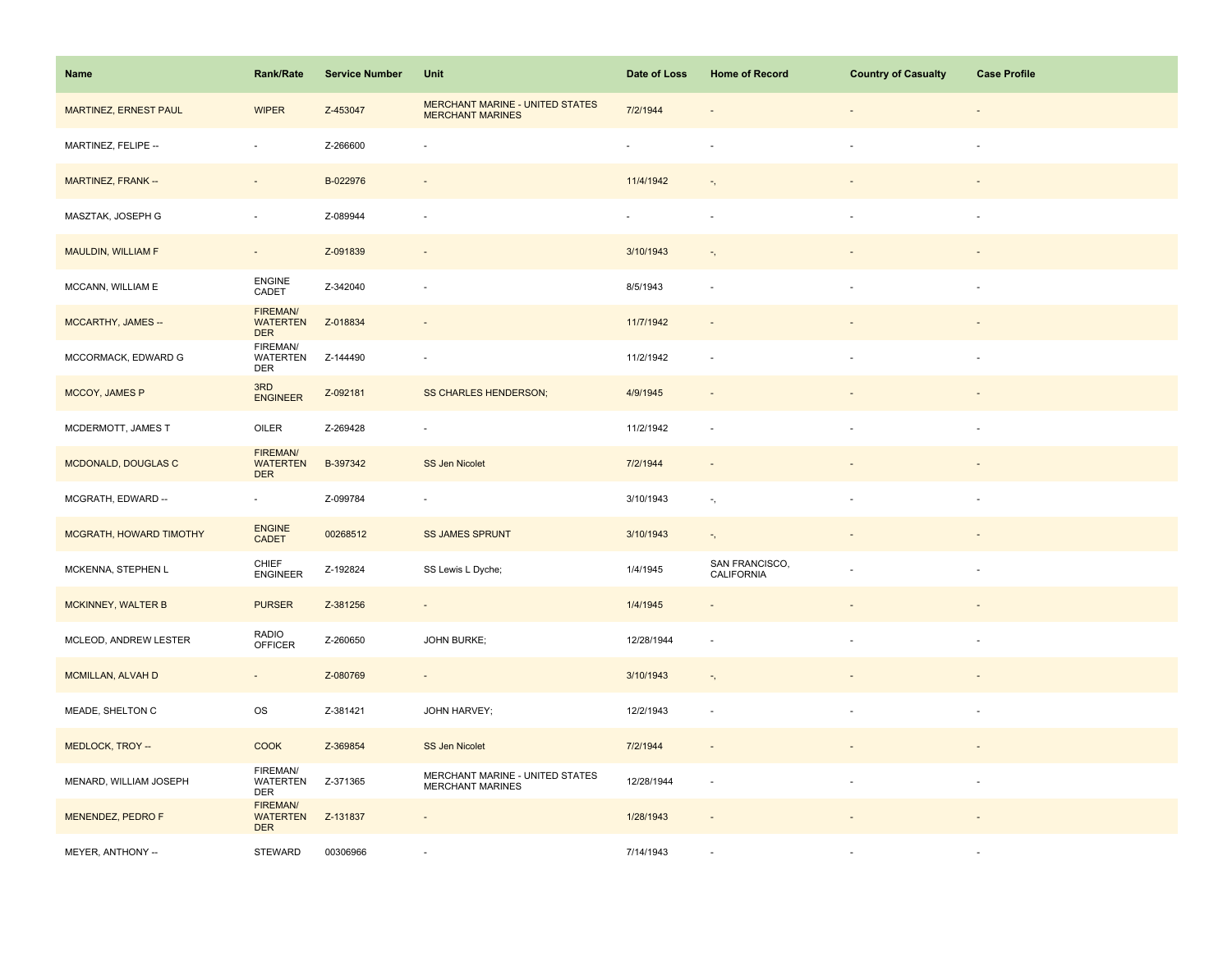| Name                    | <b>Rank/Rate</b>                                 | <b>Service Number</b> | Unit                                                              | Date of Loss | <b>Home of Record</b>      | <b>Country of Casualty</b> | <b>Case Profile</b> |
|-------------------------|--------------------------------------------------|-----------------------|-------------------------------------------------------------------|--------------|----------------------------|----------------------------|---------------------|
| MILLER, CLARENCE R P    | <b>COOK</b>                                      | 00113960              | $\overline{\phantom{a}}$                                          | 7/14/1943    |                            |                            |                     |
| MILLER, JOHN LEWIS      | <b>MESSMAN</b>                                   | Z-377869              | MERCHANT MARINE - UNITED STATES<br><b>MERCHANT MARINES</b>        | 7/14/1943    |                            |                            |                     |
| MINOR, CARL W           | <b>MESSMAN</b>                                   | Z-548924              | <b>JOHN BURKE;</b>                                                | 12/28/1944   | $\sim$                     |                            |                     |
| MONACO, WILLIAM --      | $\omega$                                         | Z-099490              | $\overline{\phantom{a}}$                                          | ٠            | $\overline{\phantom{a}}$   |                            |                     |
| MOORE, GEORGE RICHARD   | <b>ABS</b>                                       | Z-377205              | <b>MERCHANT MARINE - UNITED STATES</b><br><b>MERCHANT MARINES</b> | 7/14/1943    |                            |                            |                     |
| MORGAN, CHARLES --      | <b>PURSER</b>                                    | 00228791              | $\overline{\phantom{a}}$                                          | 12/2/1943    | PEEKSKILL, NEW YORK        | Italy                      |                     |
| MORGAN, OSCAR MURRAY    | <b>BOSUN</b>                                     | Z-30759               | SS Lewis L Dyche;                                                 | 1/4/1945     | <b>CORBETT, OREGON</b>     | $\overline{\phantom{a}}$   |                     |
| MORIARTY, MICHAEL J     | CHIEF<br><b>STEWARD</b>                          | Z-095764              | SS Lewis L Dyche;                                                 | 1/4/1945     |                            |                            |                     |
| MORTON, JOHN W          | <b>MASTER</b>                                    | 4429                  | <b>SS Chickasaw City</b>                                          | 11/2/1942    | $\sim$                     |                            |                     |
| MOSHER, HERBERT JOHN    | 2ND<br><b>ENGINEER</b>                           | B-063462              | MERCHANT MARINE - UNITED STATES<br><b>MERCHANT MARINES</b>        | 7/14/1943    | $\sim$                     |                            | ÷.                  |
| MOSLEY, JOE J           | $\overline{\phantom{a}}$                         | Z-282278              | $\overline{\phantom{a}}$                                          | 11/4/1942    | $\overline{\phantom{a}}$ , |                            |                     |
| MRVAN, JOHN --          | FIREMAN/<br><b>WATERTEN</b><br><b>DER</b>        | Z-400581              | JOHN HARVEY;                                                      | 12/2/1943    |                            |                            |                     |
| MUNSLOW, CLIFFORD V     | $\sim$                                           | Z-005264              | $\Box$                                                            | 3/10/1943    | $\overline{\phantom{a}}$ , |                            |                     |
| MURPHY, JOHN J          | <b>RADIO</b><br><b>OFFICER</b>                   | Z-057877              | $\overline{\phantom{a}}$                                          | 5/18/1942    | $\sim$                     |                            |                     |
| MURPHY, MICHAEL MARTIN  | 1ST<br><b>ENGINEER</b>                           | Z-013518              | <b>MERCHANT MARINE - UNITED STATES</b><br><b>MERCHANT MARINES</b> | 12/28/1944   |                            |                            |                     |
| MUSSER, WILLIAM MICHAEL | <b>MESSMAN</b>                                   | Z-482295              | MERCHANT MARINE - UNITED STATES<br><b>MERCHANT MARINES</b>        | 7/2/1944     | $\sim$                     |                            | $\sim$              |
| <b>NILES, GRAYDON E</b> | <b>WIPER</b>                                     | Z-251581              | <b>JOHN HARVEY;</b>                                               | 12/2/1943    | $\sim$                     |                            |                     |
| NILSSON, DAVID M        | D <sub>1</sub>                                   | 00051712              | MERCHANT MARINE - UNITED STATES<br><b>MERCHANT MARINES</b>        | 7/2/1944     |                            |                            |                     |
| NOBLE, ROBERT THORPE    | <b>MESSMAN</b>                                   | Z-548620              | MERCHANT MARINE - UNITED STATES<br><b>MERCHANT MARINES</b>        | 12/28/1944   | $\sim$                     |                            |                     |
| OBRIEN, THOMAS P        | $\sim$                                           | Z-083432              |                                                                   | 11/4/1942    | $\overline{\phantom{a}}$ , |                            | $\sim$              |
| <b>ODONNELL, EARL H</b> | <b>FIREMAN/</b><br><b>WATERTEN</b><br><b>DER</b> | Z-418430              | <b>SS CHARLES HENDERSON;</b>                                      | 4/9/1945     |                            |                            |                     |
| OLSEN, JOHN H           |                                                  | Z-062176              |                                                                   | 3/10/1943    |                            |                            |                     |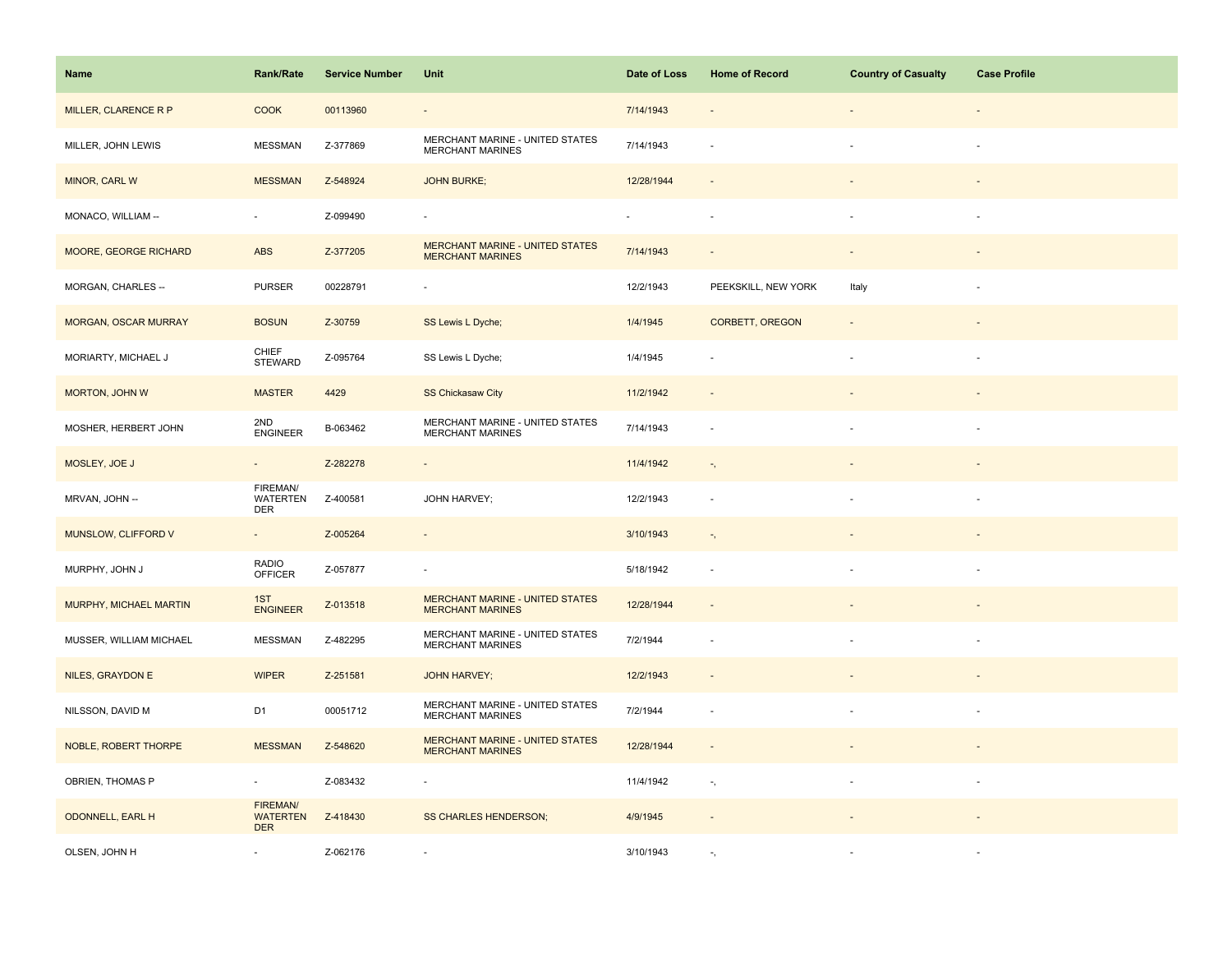| Name                     | <b>Rank/Rate</b>         | <b>Service Number</b> | Unit                                                              | Date of Loss | <b>Home of Record</b>      | <b>Country of Casualty</b> | <b>Case Profile</b>      |
|--------------------------|--------------------------|-----------------------|-------------------------------------------------------------------|--------------|----------------------------|----------------------------|--------------------------|
| ORTIZ, ANTONIO M         | <b>WIPER</b>             | Z-552755              | SS Lewis L Dyche;                                                 | 1/4/1945     |                            |                            |                          |
| OSBORNE, RICHARD DOUGLAS | ABS                      | Z-380175              | MERCHANT MARINE - UNITED STATES<br><b>MERCHANT MARINES</b>        | 7/14/1943    |                            |                            |                          |
| <b>OSTERMAN, FRANK--</b> | $\sim$                   | Z-098912              | $\equiv$                                                          | 11/4/1942    | $\overline{\phantom{a}}$ , |                            | $\overline{\phantom{a}}$ |
| PANK, ROBERT HOWARD      | 2ND<br><b>ENGINEER</b>   | Z-005555              | MERCHANT MARINE - UNITED STATES<br><b>MERCHANT MARINES</b>        | 12/28/1944   | $\sim$                     |                            | $\sim$                   |
| PANKO, ALEXANDER         | ABS                      | Z-380200              | <b>MERCHANT MARINE - UNITED STATES</b><br><b>MERCHANT MARINES</b> | 7/14/1943    |                            |                            |                          |
| PANTER, LEO --           | RADIO<br><b>OFFICER</b>  | Z-162062              | $\sim$                                                            | 12/2/1943    | $\sim$                     |                            |                          |
| PARKS, LOUIS M           | <b>ABS</b>               | Z-285819              | $\blacksquare$                                                    | 1/28/1943    |                            |                            |                          |
| PATTON, LESLIE ALFRED    | <b>WIPER</b>             | Z-361373              | MERCHANT MARINE - UNITED STATES<br><b>MERCHANT MARINES</b>        | 7/14/1943    |                            |                            |                          |
| PELLERIN, CLARENCE E     | $\blacksquare$           | Z-552759              | $\overline{\phantom{a}}$                                          | 1/4/1945     |                            |                            |                          |
| PELTON, JOHN             | <b>STEWARD</b>           | Z-256428              | MERCHANT MARINE - UNITED STATES<br><b>MERCHANT MARINES</b>        | 12/28/1944   | $\sim$                     |                            | $\overline{\phantom{a}}$ |
| PERSHEN, STANLEY         | D <sub>1</sub>           | Z-140318              | <b>MERCHANT MARINE - UNITED STATES</b><br><b>MERCHANT MARINES</b> | 7/2/1944     | $\sim$                     |                            |                          |
| PETRIKAS, JOSEPH A       | ÷,                       | Z-021922              | $\overline{\phantom{a}}$                                          | 3/10/1943    | $\overline{\phantom{a}}$ , |                            | $\sim$                   |
| PFALZGRAF, HARVEY --     | $\sim$                   | Z-001692              | $\overline{\phantom{a}}$                                          | 3/10/1943    | $\overline{\phantom{a}}$ , |                            |                          |
| PLATT, JOHN W            | <b>MASTER</b>            | Z-192780              | SS Lewis L Dyche;                                                 | 1/4/1945     | $\sim$                     |                            |                          |
| POBLACION, EUGENE P      | $\blacksquare$           | Z-056475              | $\overline{\phantom{a}}$                                          | 11/4/1942    | $\overline{\phantom{a}}$ , |                            |                          |
| POSTON, WILLIAM HENRY    | ABS                      | Z-397256              | MERCHANT MARINE - UNITED STATES<br><b>MERCHANT MARINES</b>        | 12/28/1944   |                            |                            |                          |
| POTTER, RAY E            | 1ST<br>ENGINEER          | Z-190472              | SS Lewis L Dyche;                                                 | 1/4/1945     |                            |                            |                          |
| POWERS, EARL W           | D <sub>1</sub>           | Z-340325              | ÷,                                                                |              |                            |                            |                          |
| POWERS, JOHN D           | $\overline{\phantom{a}}$ | Z-121364              |                                                                   |              |                            |                            |                          |
| PUGH, DAVID --           | <b>MESSMAN</b>           | Z-385137              | $\overline{\phantom{a}}$                                          | 10/30/1944   | $\sim$                     |                            |                          |
| PULLIN, CLYDE W          | $\sim$                   | Z-358315              | $\overline{\phantom{a}}$                                          | 3/10/1943    | $\overline{\phantom{a}}$ , |                            |                          |
| PUPKE, ROBERT GERARD     | OILER                    | Z-437592              | MERCHANT MARINE - UNITED STATES<br><b>MERCHANT MARINES</b>        | 12/10/1944   |                            |                            |                          |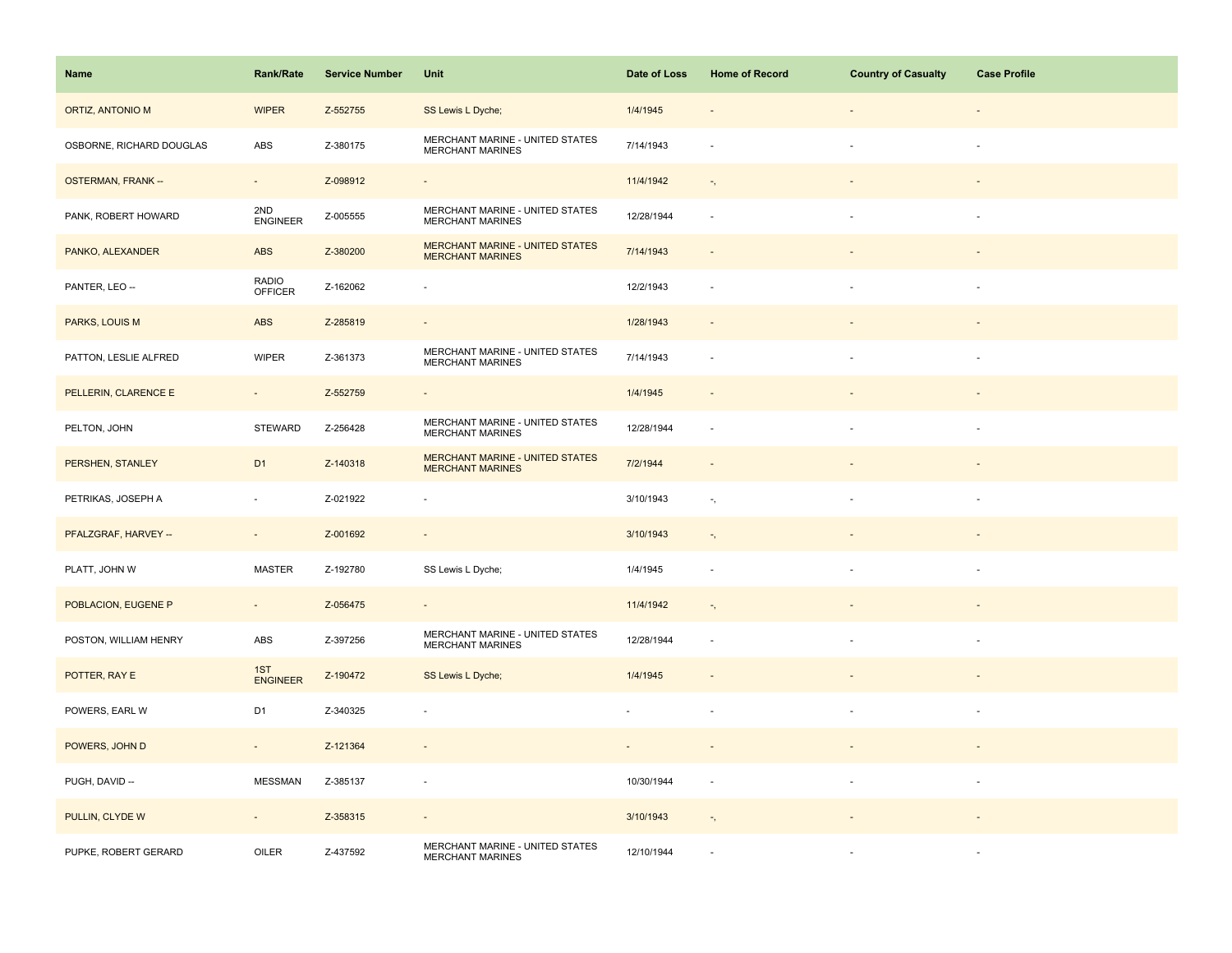| Name                    | <b>Rank/Rate</b>                                 | <b>Service Number</b> | Unit                                                              | Date of Loss   | <b>Home of Record</b>      | <b>Country of Casualty</b> | <b>Case Profile</b> |
|-------------------------|--------------------------------------------------|-----------------------|-------------------------------------------------------------------|----------------|----------------------------|----------------------------|---------------------|
| RACE, JAMES --          | <b>MESSMAN</b>                                   | Z-045449              | $\overline{\phantom{a}}$                                          | 10/30/1944     |                            |                            |                     |
| RAUK, ARKADI --         | OILER                                            | Z-290596              | SS CHARLES HENDERSON;                                             | 4/9/1945       |                            |                            |                     |
| READE, LEON W           | $\sim$                                           | B-122298              | $\blacksquare$                                                    | 11/4/1942      | $\overline{\phantom{a}}$ , |                            |                     |
| REED, OWEN H            | <b>MASTER</b>                                    | <b>NONE</b>           | Sumatra Draft;                                                    | 9/18/1944      | $\sim$                     |                            | $\sim$              |
| REED, WALLACE --        | <b>UTILITY</b>                                   | Z-459634              | SS Lewis L Dyche;                                                 | 1/4/1945       |                            |                            |                     |
| REID, ROBERT W          | FIREMAN/<br><b>WATERTEN</b><br><b>DER</b>        | Z-6087                | USAT PRESIDENT COOLIDGE                                           | 10/26/1942     | $\sim$                     |                            |                     |
| <b>RESER, PAUL</b>      | <b>MESSMAN</b>                                   | Z-493129              | MERCHANT MARINE - UNITED STATES<br><b>MERCHANT MARINES</b>        | 7/2/1944       |                            |                            |                     |
| RICE, ROBERT --         | $\overline{\phantom{a}}$                         | Z-210201              | $\overline{\phantom{a}}$                                          | 8/23/1941      |                            |                            |                     |
| RIVERS, NORMAN --       | <b>OS</b>                                        | Z-066230              | $\overline{\phantom{a}}$                                          | 1/28/1943      | $\sim$                     |                            |                     |
| ROACH, FLOYD WALTER     | 2ND<br><b>ENGINEER</b>                           | Z-279448              | MERCHANT MARINE - UNITED STATES<br><b>MERCHANT MARINES</b>        | 7/2/1944       | $\sim$                     |                            | $\sim$              |
| ROBB, PAUL EDWARD       | <b>DECK</b><br><b>ENGINEER</b>                   | Z-125583              | <b>MERCHANT MARINE - UNITED STATES</b><br><b>MERCHANT MARINES</b> | 12/28/1944     |                            |                            |                     |
| ROBERTS, LESLIE V       | <b>MESSMAN</b>                                   | 00244755              | SS Lewis L Dyche;                                                 | 1/4/1945       |                            |                            |                     |
| ROBINSON, ALFRED HENRY  | OILER                                            | Z-358747              | <b>MERCHANT MARINE - UNITED STATES</b><br><b>MERCHANT MARINES</b> | 7/14/1943      |                            |                            |                     |
| ROBINSON, ROBERT --     | $\overline{\phantom{a}}$                         | Z-161706              | $\overline{\phantom{a}}$                                          | $\blacksquare$ |                            |                            |                     |
| ROCHE, JOHN F           | <b>RADIO</b><br><b>OFFICER</b>                   | Z-206367              | <b>SS CHARLES HENDERSON;</b>                                      | 4/9/1945       |                            |                            |                     |
| ROED, KNUTE --          | $\sim$                                           | Z-343286              | <b>USAT SORELDOC;</b>                                             | 2/28/1945      | ÷.                         |                            | $\sim$              |
| ROSSMAN, GEORGE HENRY   | <b>FIREMAN/</b><br><b>WATERTEN</b><br><b>DER</b> | Z-399328              | <b>MERCHANT MARINE - UNITED STATES</b><br><b>MERCHANT MARINES</b> | 12/10/1944     | $\sim$                     |                            |                     |
| ROVELO, MARCO S         | ABS                                              | Z-379318              | JOHN HARVEY;                                                      | 12/2/1943      | $\sim$                     |                            |                     |
| ROWAN, ROBERT SYLVESTER | 3RD MATE                                         | Z-276953              | MERCHANT MARINE - UNITED STATES<br><b>MERCHANT MARINES</b>        | 12/28/1944     | $\sim$                     |                            |                     |
| ROWE, ROY E             | $\overline{\phantom{a}}$                         | Z-407726              | ÷,                                                                | 12/16/1943     | $\sim$                     |                            | $\sim$              |
| ROWLEY, JAMES V         | $\overline{\phantom{a}}$                         | 00268103              | $\overline{\phantom{a}}$                                          | 3/10/1943      | $\overline{\phantom{a}}$ , |                            |                     |
| RUDT, WALTER --         | 3RD MATE                                         | 00028829              |                                                                   | 1/28/1943      |                            |                            |                     |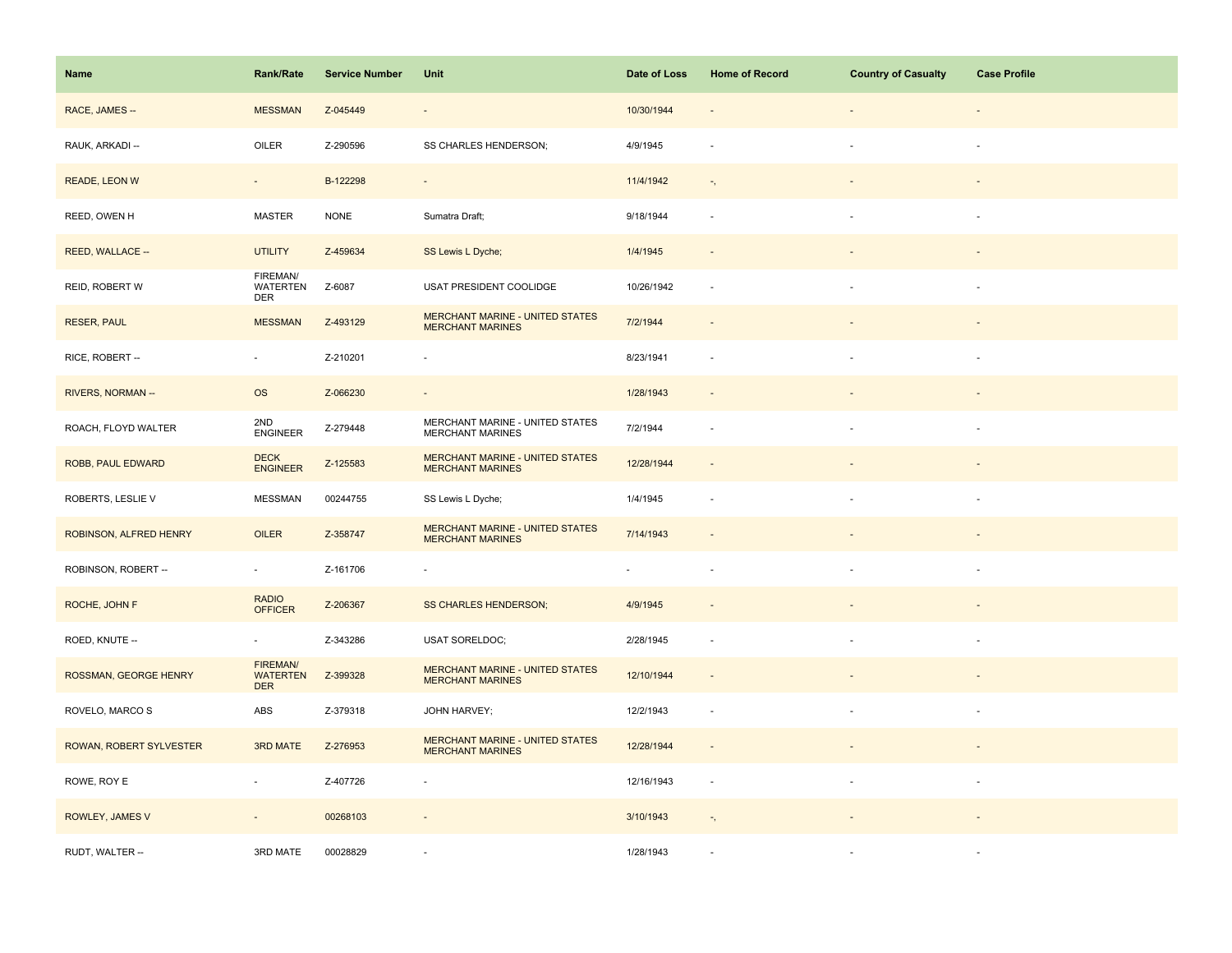| Name                         | <b>Rank/Rate</b>         | <b>Service Number</b> | Unit                                                              | Date of Loss   | <b>Home of Record</b>      | <b>Country of Casualty</b> | <b>Case Profile</b>      |
|------------------------------|--------------------------|-----------------------|-------------------------------------------------------------------|----------------|----------------------------|----------------------------|--------------------------|
| <b>RUTAN, GEORGE MORRIS</b>  | 3RD MATE                 | Z-280081              | <b>MERCHANT MARINE - UNITED STATES</b><br><b>MERCHANT MARINES</b> | 7/2/1944       |                            |                            |                          |
| SADLER, LEROY F              | ABS                      | Z-090556              | JOHN HARVEY;                                                      | 12/2/1943      |                            |                            |                          |
| <b>SAKALES, THOMAS</b>       | OILER                    | Z-361365              | <b>MERCHANT MARINE - UNITED STATES</b><br><b>MERCHANT MARINES</b> | 7/14/1943      | $\sim$                     |                            |                          |
| SANDFORD, DONALD E           | $\sim$                   | Z-268174              | SS Chickasaw City; SS Zaandam                                     | 11/2/1942      | $\sim$                     |                            | $\sim$                   |
| SANJURJO, CRISPIN --         | OILER                    | Z-227653              | $\overline{\phantom{a}}$                                          | 1/28/1943      |                            |                            |                          |
| SANTIAGO, MATIAS --          | $\omega$                 | Z-062240              | ÷,                                                                | 11/4/1942      | $\tau_{\rm s}$             |                            | $\sim$                   |
| SARSFIELD, CORNELIUS --      | OILER                    | Z-115293              | $\blacksquare$                                                    | 5/18/1942      | $\sim$                     |                            |                          |
| SAUER, DAVID J               | <b>BOSUN</b>             | Z-234962              | $\sim$                                                            | 1/28/1943      | $\sim$                     |                            | $\sim$                   |
| SAVOLAINEN, LAURI P          | 3RD MATE                 | Z-268584              | <b>SS CHARLES HENDERSON;</b>                                      | 4/9/1945       | $\overline{\phantom{a}}$   |                            |                          |
| SCHARPF, THEODORE --         | 2ND<br><b>ENGINEER</b>   | Z-166647              | $\blacksquare$                                                    | 1/28/1943      | $\overline{\phantom{a}}$   | ÷.                         | $\overline{\phantom{a}}$ |
| <b>SCHIMMELMAN, ERNEST W</b> | CHIEF<br>COOK            | Z-562373              | <b>SS CHARLES HENDERSON;</b>                                      | 4/9/1945       |                            |                            |                          |
| SCHMIDT, MIKE --             | <b>MESSMAN</b>           | Z-418355              | SS CHARLES HENDERSON;                                             | 4/9/1945       |                            |                            |                          |
| SCHUSTER, CARROLL --         | <b>OS</b>                | Z-237952              | $\overline{\phantom{a}}$                                          | 1/28/1943      | $\sim$                     |                            |                          |
| SCHWAN, RALPH J              | OILER                    | Z-211966              | ÷,                                                                | 11/24/1943     |                            |                            |                          |
| SCOTT, LEONARD --            | $\sim$                   | Z-247347              | $\overline{\phantom{a}}$                                          |                |                            |                            |                          |
| SEELEY, NORMAN STANLEY       | <b>UTILITY</b>           | Z-554383              | SS Lewis L Dyche;                                                 | 1/4/1945       |                            |                            | $\sim$                   |
| SELVAGGI, LEO JOHN           | 3RD<br>ENGINEER          | Z-178783              | MERCHANT MARINE - UNITED STATES<br><b>MERCHANT MARINES</b>        | 7/2/1944       | $\sim$                     |                            |                          |
| SENN, WILLIAM GEORGE         | $\overline{\phantom{a}}$ | Z-341751              | ÷,                                                                | 3/10/1943      | $\overline{\phantom{a}}$ , |                            |                          |
| SERVOY, ANDREW --            | <b>MESSMAN</b>           | Z-410067              | <b>JOHN HARVEY;</b>                                               | 12/2/1943      | $\sim$                     |                            |                          |
| SHARP, WILLIAM C             | $\blacksquare$           | Z-242420              | $\overline{\phantom{a}}$                                          | $\blacksquare$ | $\overline{\phantom{a}}$   | $\blacksquare$             | $\sim$                   |
| SHAUGHNESSY, WM P            | $\overline{\phantom{a}}$ | Z-177066              | <b>MS AMERICAN BUILDER;</b>                                       |                |                            |                            |                          |
| SHAW, CECIL --               |                          | Z-227858              | ä,                                                                | 11/4/1942      |                            |                            |                          |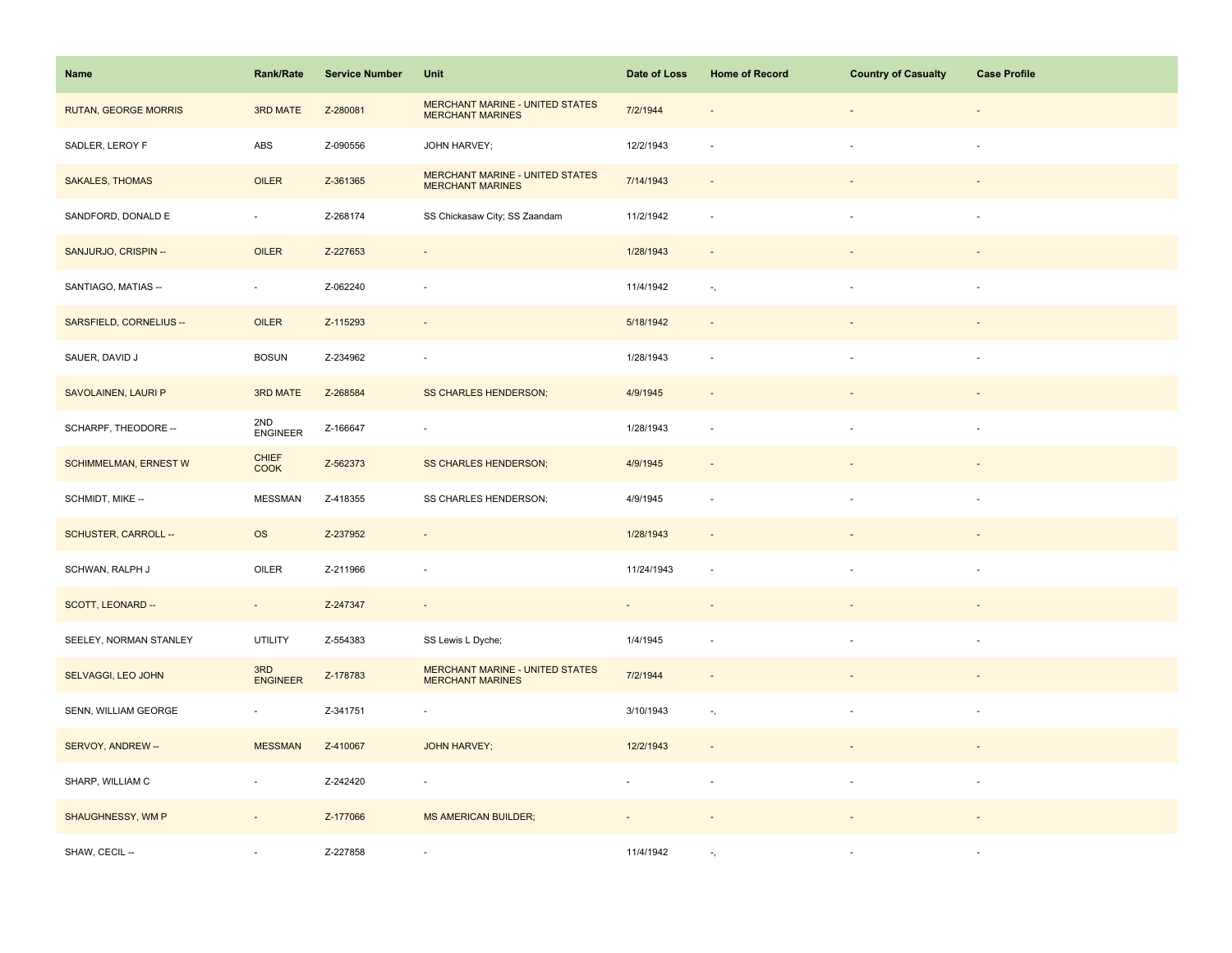| Name                     | <b>Rank/Rate</b>                          | <b>Service Number</b> | Unit                                                       | Date of Loss | <b>Home of Record</b>      | <b>Country of Casualty</b> | <b>Case Profile</b> |
|--------------------------|-------------------------------------------|-----------------------|------------------------------------------------------------|--------------|----------------------------|----------------------------|---------------------|
| SHEARER, EDWARD HART     | 3RD<br><b>ENGINEER</b>                    | Z-398406              | <b>JOHN HARVEY;</b>                                        | 12/2/1943    |                            |                            |                     |
| SHERIDAN, PATRICK M      | OS                                        | Z-455802              | SS Lewis L Dyche;                                          | 1/4/1945     |                            |                            | ×.                  |
| SHUGARS, SAMUEL J        | FIREMAN/<br><b>WATERTEN</b><br><b>DER</b> | Z-356856              | SS Lewis L Dyche;                                          | 1/4/1945     | $\sim$                     |                            |                     |
| SHULTZ, LEE EDWARD       | CHIEF<br>MATE                             | Z-026908              | MERCHANT MARINE - UNITED STATES<br>MERCHANT MARINES        | 12/28/1944   | $\sim$                     |                            | $\sim$              |
| SICKENBERGER, ALFRED C   | $\overline{\phantom{a}}$                  | Z-231280              | ÷,                                                         | 5/27/1942    |                            |                            |                     |
| SIGNORELLI, CHARLES --   | $\blacksquare$                            | Z-286937              | ÷,                                                         | 3/10/1943    | $\tau_{\rm s}$             |                            |                     |
| SIMON, OLIDE P           | $\omega$                                  | Z-113931              | $\omega$                                                   | 11/4/1942    | $\overline{\phantom{a}}$ , |                            |                     |
| SKELLY, EDWARD G         | 2ND<br><b>ENGINEER</b>                    | Z-035127              | ÷,                                                         | 11/24/1943   | $\sim$                     |                            | $\sim$              |
| SMITH, CARL W            | <b>OS</b>                                 | Z-291873              | <b>JOHN HARVEY;</b>                                        | 12/2/1943    | $\overline{\phantom{a}}$   |                            |                     |
| SMITH, CLIFFORD C        | D                                         | Z-019002              | MERCHANT MARINE - UNITED STATES<br><b>MERCHANT MARINES</b> | 12/28/1944   | $\sim$                     | $\sim$                     | $\sim$              |
| SMITH, GEORGE WASHINGTON | OILER                                     | Z-327372              | MERCHANT MARINE - UNITED STATES<br><b>MERCHANT MARINES</b> | 12/28/1944   | $\sim$                     |                            |                     |
| SMITH, HERMAN A          | ÷,                                        | Z-341780              |                                                            | 3/10/1943    | $\overline{\phantom{a}}$ , |                            |                     |
| SMITH, JIM --            | $\omega$                                  | Z-023537              | $\omega$                                                   | 11/4/1942    | $\overline{\phantom{a}}$ , |                            |                     |
| SMITH, KENNETH T         | $\overline{\phantom{a}}$                  | Z-357516              | ÷,                                                         | 3/10/1943    | $\overline{\phantom{a}}$ , |                            |                     |
| <b>SMITH, ROBERT M</b>   | <b>WIPER</b>                              | Z-229085              | $\overline{\phantom{m}}$                                   | 12/2/1943    |                            |                            |                     |
| SNELL, DONALD F          | ABS                                       | Z-206518              | $\overline{\phantom{a}}$                                   | 5/18/1942    | $\sim$                     |                            | $\sim$              |
| SOLAEGUI, DAN A          | FIREMAN/<br><b>WATERTEN</b><br><b>DER</b> | Z-299224              | $\overline{\phantom{a}}$                                   | 11/24/1943   | $\overline{\phantom{a}}$   |                            |                     |
| SOLING, WILLIAM H        | <b>OS</b>                                 | Z-357781              | JOHN HARVEY;                                               | 12/2/1943    | $\sim$                     |                            | $\sim$              |
| SQUIRES, PIERREPONT A    | $\blacksquare$                            | Z-219725              | $\overline{\phantom{a}}$                                   | 11/4/1942    | $\overline{\phantom{a}}$ , |                            |                     |
| ST LEGER, WILBERT P      | $\overline{\phantom{a}}$                  | Z-331314              | SS James Sprunt                                            | 3/10/1943    | $\sim$                     | $\sim$                     | $\sim$              |
| <b>STALLMAN, FRANK E</b> | 2ND<br><b>ENGINEER</b>                    | BK-56976              | Sumatra Draft                                              | 9/18/1944    |                            |                            |                     |
| STALLWORTH, ELIGE --     | <b>MESSMAN</b>                            | Z-341538              |                                                            | 1/28/1943    |                            |                            |                     |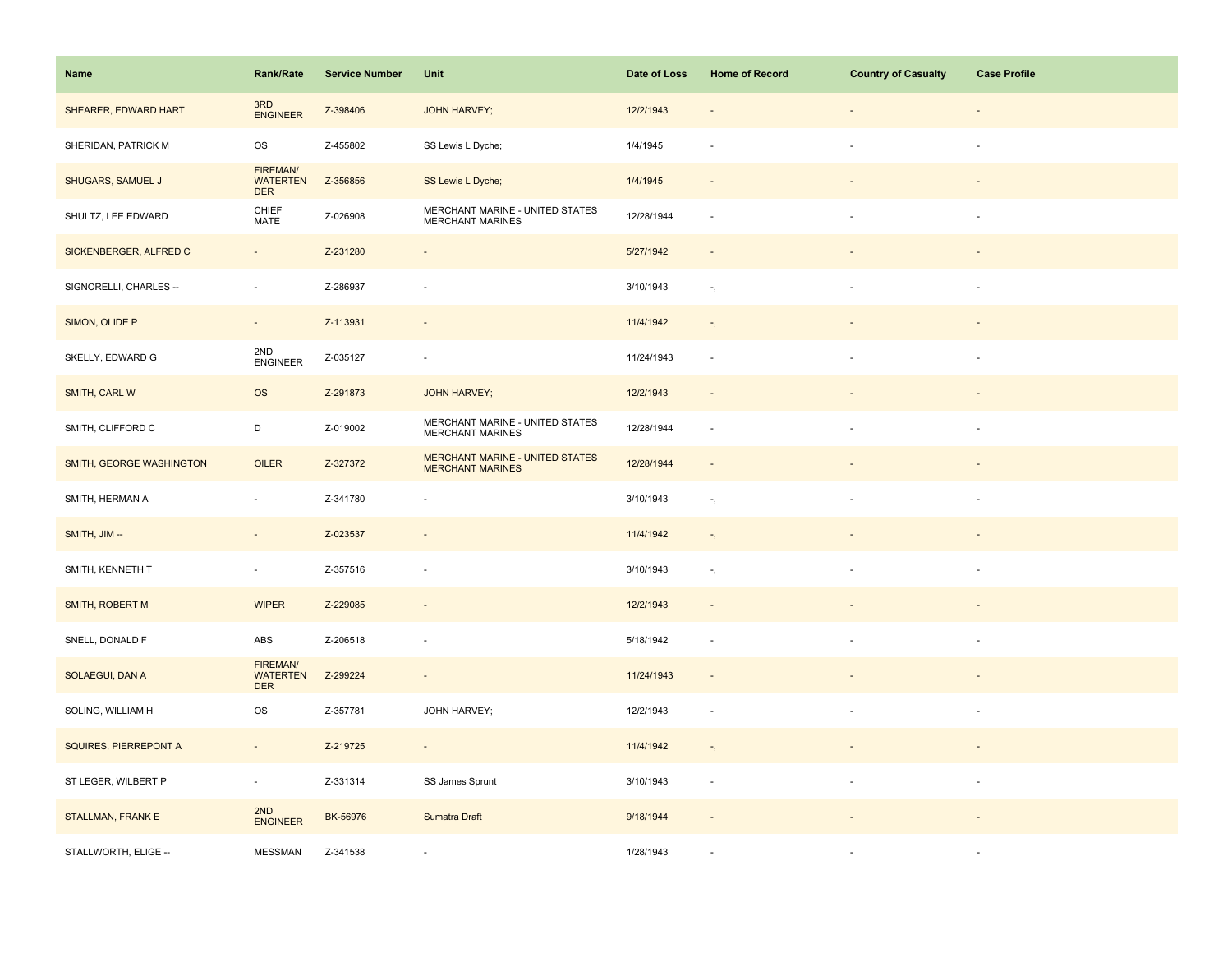| Name                        | <b>Rank/Rate</b>                | <b>Service Number</b> | Unit                                                              | Date of Loss | <b>Home of Record</b>      | <b>Country of Casualty</b> | <b>Case Profile</b> |
|-----------------------------|---------------------------------|-----------------------|-------------------------------------------------------------------|--------------|----------------------------|----------------------------|---------------------|
| STEWART, JOHN NORTON        | <b>DECK</b><br><b>CADET</b>     | B-042997              | <b>MERCHANT MARINE - UNITED STATES</b><br><b>MERCHANT MARINES</b> | 7/14/1943    |                            |                            |                     |
| STINEBAUGH, LEROY EDWIN     | ABS                             | Z-338632              | MERCHANT MARINE - UNITED STATES<br><b>MERCHANT MARINES</b>        | 12/10/1944   |                            |                            |                     |
| STRONG, WILLIAM WASHINGTON  | 2ND MATE                        | Z-448514              | <b>MERCHANT MARINE - UNITED STATES</b><br><b>MERCHANT MARINES</b> | 7/2/1944     |                            |                            |                     |
| STUBBLEFIELD, MILES         | <b>BOSUN</b>                    | Z-139362              | MERCHANT MARINE - UNITED STATES<br><b>MERCHANT MARINES</b>        | 12/28/1944   | $\sim$                     |                            |                     |
| SULLIVAN, EDWARD MARTIN     | <b>MESSMAN</b>                  | Z-482406              | <b>MERCHANT MARINE - UNITED STATES</b><br><b>MERCHANT MARINES</b> | 7/2/1944     |                            |                            |                     |
| SULLIVAN, FRANCIS G         | $\overline{\phantom{a}}$        | Z-358322              | ÷,                                                                | 3/10/1943    | $\overline{\phantom{a}}$ , |                            |                     |
| SUTER, EDWARD MARTIN        | ABS                             | Z-284643              | <b>JOHN HARVEY;</b>                                               | 12/2/1943    | $\sim$                     |                            |                     |
| TAMAYO, MARIANO             | ×                               | Z-064137              |                                                                   | 7/25/1943    |                            | Persian Gulf               |                     |
| TARKA, EDWARD JOSEPH        | <b>ABS</b>                      | Z-380286              | <b>MERCHANT MARINE - UNITED STATES</b><br><b>MERCHANT MARINES</b> | 7/14/1943    | $\overline{\phantom{a}}$   |                            |                     |
| THORNTON, LINVILLE PAUL     | <b>WIPER</b>                    | Z-361078              | MERCHANT MARINE - UNITED STATES<br><b>MERCHANT MARINES</b>        | 7/14/1943    | $\overline{\phantom{a}}$   | ÷.                         |                     |
| THURMAN, JOHN WILLIAM       | <b>CHIEF</b><br><b>ENGINEER</b> | 00096240              | <b>MERCHANT MARINE - UNITED STATES</b><br><b>MERCHANT MARINES</b> | 7/2/1944     |                            |                            |                     |
| THURMOND, JOHN L            | <b>PURSER</b>                   | Z-338722              | <b>JOHN HARVEY:</b>                                               | 12/2/1943    |                            |                            |                     |
| TIERNEY, JAMES P            | 3RD MATE                        | Z-134378              | SS Dan Beard                                                      | 12/10/1944   | $\sim$                     |                            |                     |
| TILDEN, AUGUSTUS            | RADIO<br><b>OFFICER</b>         | Z-308407              | MERCHANT MARINE - UNITED STATES<br><b>MERCHANT MARINES</b>        | 7/2/1944     |                            |                            |                     |
| <b>TINGLE, THOMAS S</b>     | $\blacksquare$                  | Z-141149              | $\frac{1}{2}$                                                     | 11/4/1942    | $\overline{\phantom{a}}$ , |                            |                     |
| TONE, FRANCIS B             | <b>ENGINE</b><br>CADET          | B-274650              | $\overline{\phantom{a}}$                                          | 12/2/1943    | $\sim$                     |                            |                     |
| <b>TORRES, GUILLERMO --</b> | CARPENTE<br>R                   | Z-268484              | $\omega$                                                          | 1/28/1943    | $\sim$                     |                            |                     |
| TOUT, EDWARD D              | <b>MESSMAN</b>                  | Z-426433              | SS Lewis L Dyche;                                                 | 1/4/1945     |                            |                            |                     |
| TSIMENIS, CONSTANTINE --    | <b>MASTER</b>                   | 00027053              | $\overline{\phantom{a}}$                                          | 12/2/1943    | $\sim$                     |                            |                     |
| TUCEK, JOHN P               | $\overline{\phantom{a}}$        | B-008297              | ÷,                                                                | 3/10/1943    | $\overline{\phantom{a}}$ , | ÷,                         |                     |
| TURI, PHILIP --             | <b>ABS</b>                      | Z-114908              | $\centerdot$                                                      | 5/18/1942    |                            |                            |                     |
| TYSON, BURNETT F            |                                 | Z-331013              |                                                                   | 3/10/1943    | ٠,                         |                            |                     |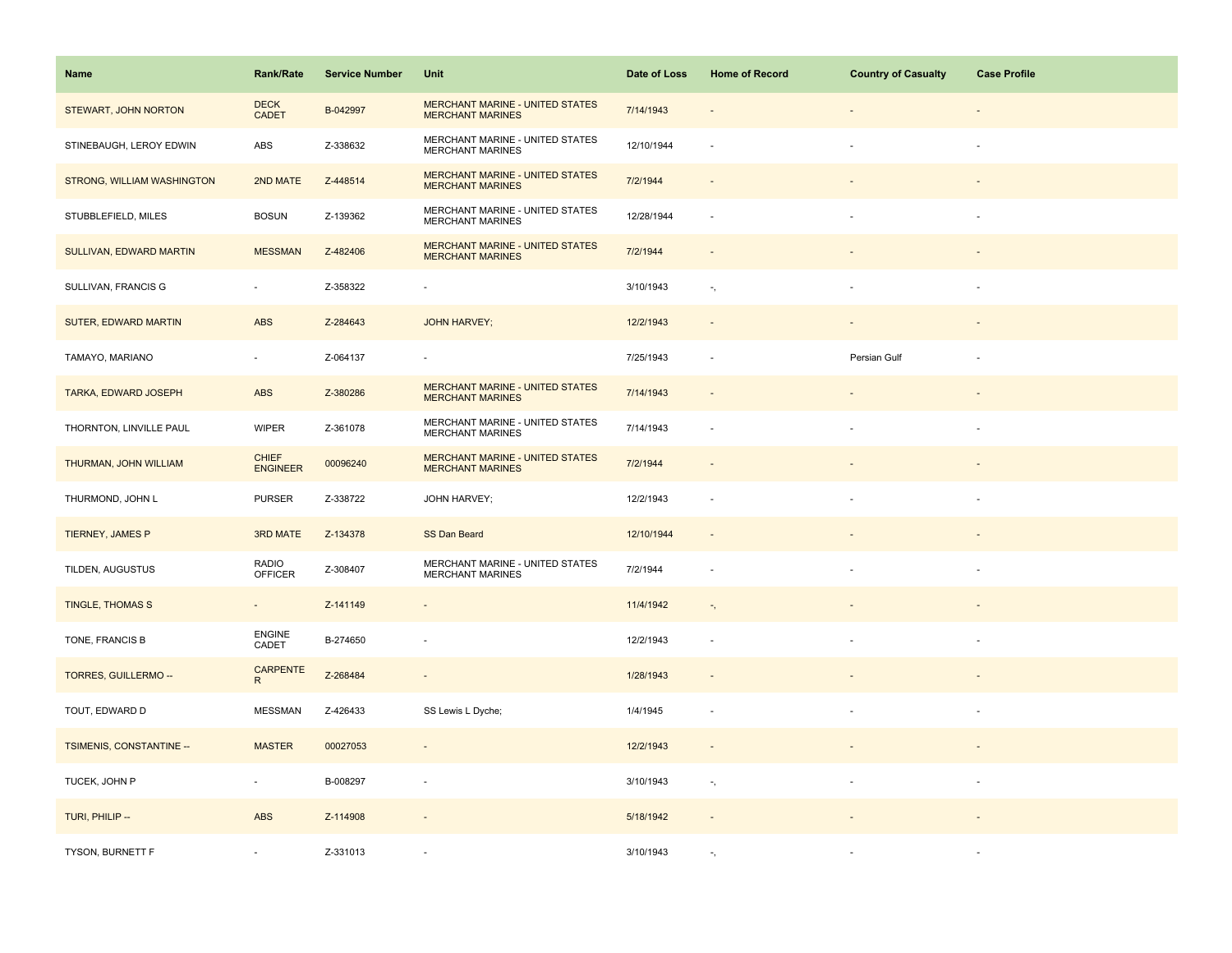| Name                         | <b>Rank/Rate</b>                                 | <b>Service Number</b> | Unit                                                       | Date of Loss | <b>Home of Record</b>      | <b>Country of Casualty</b> | <b>Case Profile</b> |
|------------------------------|--------------------------------------------------|-----------------------|------------------------------------------------------------|--------------|----------------------------|----------------------------|---------------------|
| <b>URETA, OSCAR T</b>        | <b>MESSMAN</b>                                   | Z-038316              | <b>JOHN BURKE;</b>                                         | 12/28/1944   | $\overline{\phantom{a}}$   |                            |                     |
| URPIN, GEORGE A              | $\blacksquare$                                   | Z-057027              | ä,                                                         | 1/28/1943    | $\overline{\phantom{a}}$ , |                            | ×.                  |
| <b>VERRETT, SPENCER G</b>    | $\sim$                                           | Z-088350              | $\omega$                                                   | 11/4/1942    | $\overline{\phantom{a}}$ , | $\blacksquare$             |                     |
| WADE, EDWARD                 | <b>MESSMAN</b>                                   | Z-358271              | MERCHANT MARINE - UNITED STATES<br>MERCHANT MARINES        | 7/14/1943    | $\sim$                     | ÷.                         | $\sim$              |
| <b>WAGNER, FRANK--</b>       | $\overline{\phantom{a}}$                         | Z-078944              | $\Box$                                                     |              |                            |                            |                     |
| WALKER, FLOYD M              | OS                                               | Z-453164              | SS Jean Nicolet                                            | 7/2/1944     |                            |                            |                     |
| <b>WALKER, ROBERT WILSON</b> | <b>FIREMAN/</b><br><b>WATERTEN</b><br><b>DER</b> | Z-449434              | MERCHANT MARINE - UNITED STATES<br><b>MERCHANT MARINES</b> | 7/2/1944     |                            |                            |                     |
| WALLDEN, WILLIAM FANNING     | CHIEF<br>MATE                                    | Z-310012              | SS Lewis L Dyche;                                          | 1/4/1945     | $\sim$                     |                            | $\sim$              |
| WARD, EDMOND B               | $\omega_{\rm c}$                                 | Z-193264              | SS Melvin E. Stone                                         | 11/24/1943   | $\overline{\phantom{a}}$ , | $\overline{\phantom{a}}$   |                     |
| WARDEN, RICHARD D            | OILER                                            | Z-317750              | JOHN HARVEY;                                               | 12/2/1943    | $\sim$                     | $\sim$                     | $\sim$              |
| <b>WARREN, JAMES N</b>       | CARPENTE<br>$\overline{R}$                       | Z-349659              | SS Lewis L Dyche;                                          | 1/4/1945     |                            |                            |                     |
| WASHINGTON, LEWIS --         | COOK                                             | Z-099594              | ÷,                                                         | 1/28/1943    |                            |                            |                     |
| <b>WATSON, BARRON C</b>      | $\sim$                                           | Z-220561              | $\omega$                                                   | 11/4/1942    | $\overline{\phantom{a}}$ , |                            |                     |
| WEBB, WALTER L               | <b>STEWARD</b>                                   | Z-258039              | SS CHARLES HENDERSON;                                      | 4/9/1945     | ÷.                         |                            |                     |
| <b>WEIGART, GEORGE P</b>     | ABS                                              | Z-331448              | <b>SS CHARLES HENDERSON;</b>                               | 4/9/1945     |                            |                            |                     |
| WEINSTEIN, DAVID --          | <b>WIPER</b>                                     | Z-051307              | ÷,                                                         | 5/18/1942    | $\sim$                     |                            | $\sim$              |
| WEIR, JOSEPH P               | <b>MESSMAN</b>                                   | Z-155846              | $\blacksquare$                                             | 6/18/1942    | $\sim$                     |                            |                     |
| WEIR, ROBERT ORVAL           | OS                                               | Z-452939              | MERCHANT MARINE - UNITED STATES<br>MERCHANT MARINES        | 7/2/1944     | $\sim$                     |                            | $\sim$              |
| <b>WENGLAND, RALPH T</b>     | $\sim$                                           | Z-156990              | $\overline{\phantom{a}}$                                   | 3/10/1943    | $\overline{\phantom{a}}$ , |                            |                     |
| WENZ, PHILLIP M              | OILER                                            | Z-075066              | $\overline{\phantom{a}}$                                   | 11/2/1942    | $\overline{\phantom{a}}$   | $\sim$                     | $\sim$              |
| <b>WHALEY, VINCENT E</b>     | $\overline{\phantom{a}}$                         | Z-226467              | $\overline{\phantom{a}}$                                   | 11/4/1942    | $\gamma_{\rm s}$           |                            |                     |
| WHEELER, PAUL E              | <b>UTILITY</b>                                   | Z-355270              | JOHN HARVEY;                                               | 12/2/1943    |                            |                            |                     |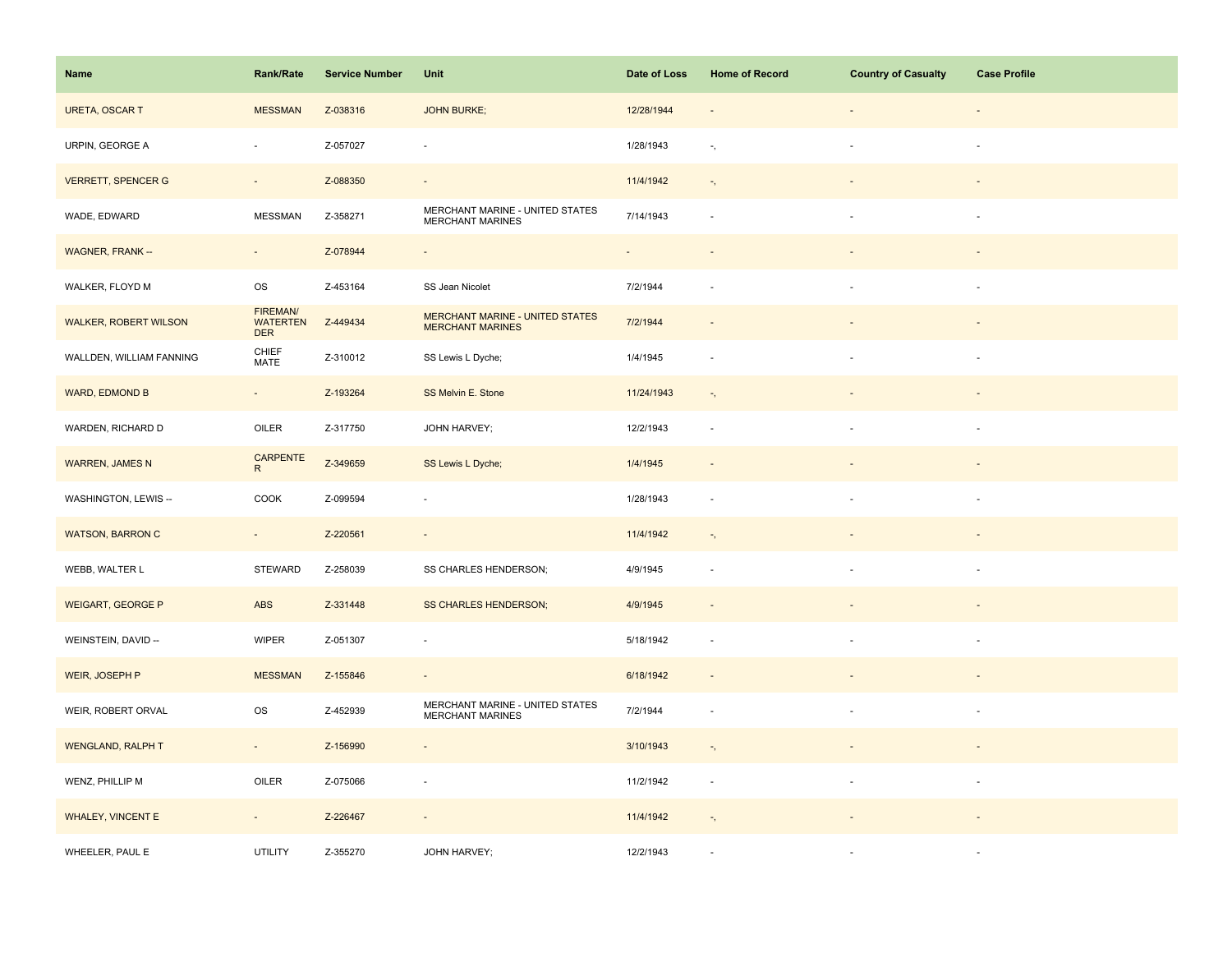| Name                        | <b>Rank/Rate</b>                | <b>Service Number</b> | Unit                                                              | Date of Loss | <b>Home of Record</b>      | <b>Country of Casualty</b> | <b>Case Profile</b> |
|-----------------------------|---------------------------------|-----------------------|-------------------------------------------------------------------|--------------|----------------------------|----------------------------|---------------------|
| WHITE, DORSEY L             | <b>MESSMAN</b>                  | Z-205595              | $\blacksquare$                                                    | 1/28/1943    | $\sim$                     | $\sim$                     | $\sim$              |
| WHITE, HAROLD --            | OILER                           | Z-400774              | SS Lewis L Dyche;                                                 | 1/4/1945     | $\overline{\phantom{a}}$   | ×.                         | $\sim$              |
| WHITE, JOHN J               | <b>CHIEF</b><br><b>ENGINEER</b> | 00089232              | $\overline{\phantom{a}}$                                          | 12/2/1943    | $\overline{\phantom{a}}$   |                            |                     |
| WHITE, RALPH --             | <b>STEWARD</b>                  | Z-231172              | ä,                                                                | 1/28/1943    |                            |                            | $\sim$              |
| <b>WILKES, CURTIS N</b>     | <b>UTILITY</b>                  | Z-105445              | $\overline{\phantom{a}}$                                          | 1/28/1943    |                            |                            |                     |
| WILKIE, JOHANN W G          | MASTER                          | B-2172219             | $\overline{\phantom{a}}$                                          | 7/14/1943    | $\overline{\phantom{a}}$   |                            |                     |
| <b>WILLIAMSON, ERNEST P</b> | <b>CHIEF</b><br><b>STEWARD</b>  | <b>NONE</b>           | $\overline{\phantom{a}}$                                          | 9/13/1942    | $\overline{\phantom{a}}$   |                            |                     |
| WILSON, BERTON ALEXANDER    | ABS                             | Z-485629              | MERCHANT MARINE - UNITED STATES<br><b>MERCHANT MARINES</b>        | 12/10/1944   | $\overline{\phantom{a}}$   |                            | $\sim$              |
| <b>WOOLVERTON, FRANK T</b>  | <b>MASTER</b>                   | 00105098              | $\overline{\phantom{a}}$                                          | 1/28/1943    | $\overline{\phantom{a}}$   |                            |                     |
| WOOTTEN, ELMO L             | $\sim$                          | Z-385213              | SS Melvin E. Stone                                                | 11/24/1943   | ۰,                         |                            | $\sim$              |
| WRIGHT, OSWALD SAMUEL       | <b>COOK</b>                     | Z-269105              | MERCHANT MARINE - UNITED STATES<br><b>MERCHANT MARINES</b>        | 7/2/1944     | $\sim$                     |                            |                     |
| WUOLO, JOHN F               | $\sim$                          | Z-128586              | $\overline{\phantom{a}}$                                          | 3/10/1943    | $\overline{\phantom{a}}$ , |                            | $\sim$              |
| <b>WYLLY, HAROLD BUSH</b>   | 1ST<br>ENGINEER                 | Z-307326              | <b>MERCHANT MARINE - UNITED STATES</b><br><b>MERCHANT MARINES</b> | 7/14/1943    |                            |                            |                     |
| YEWELL, FULTON E            | 2ND MATE                        | B-008483              | $\overline{\phantom{a}}$                                          | 12/2/1943    |                            |                            | $\sim$              |
| YOUNG, HOWARD M             | <b>3RD MATE</b>                 | Z-385530              | $\overline{\phantom{a}}$                                          | 11/24/1943   | $\overline{\phantom{a}}$   |                            |                     |
| YOUNG, MRYON E              | 2ND MATE                        | B-157502              | $\overline{\phantom{a}}$                                          | 12/2/1943    | $\sim$                     | $\sim$                     | $\sim$              |
| YOUNG, SERGINS A            | 2ND MATE                        | Z-233842              | $\overline{\phantom{a}}$                                          | 11/2/1942    | $\overline{\phantom{a}}$   |                            |                     |
| YOUNG, STANLEY W            | $\sim$                          | B-268321              | $\sim$                                                            | 1/28/1943    | $\overline{\phantom{a}}$ , | $\sim$                     | $\sim$              |
| ZEEMO, JOHN --              | $\sim$                          | Z-043143              | $\blacksquare$                                                    | $\sim$       |                            |                            |                     |
| ZOOK, DONALD M              | ABS                             | Z-311011              | SS Lewis L Dyche;                                                 | 1/4/1945     |                            |                            | $\sim$              |